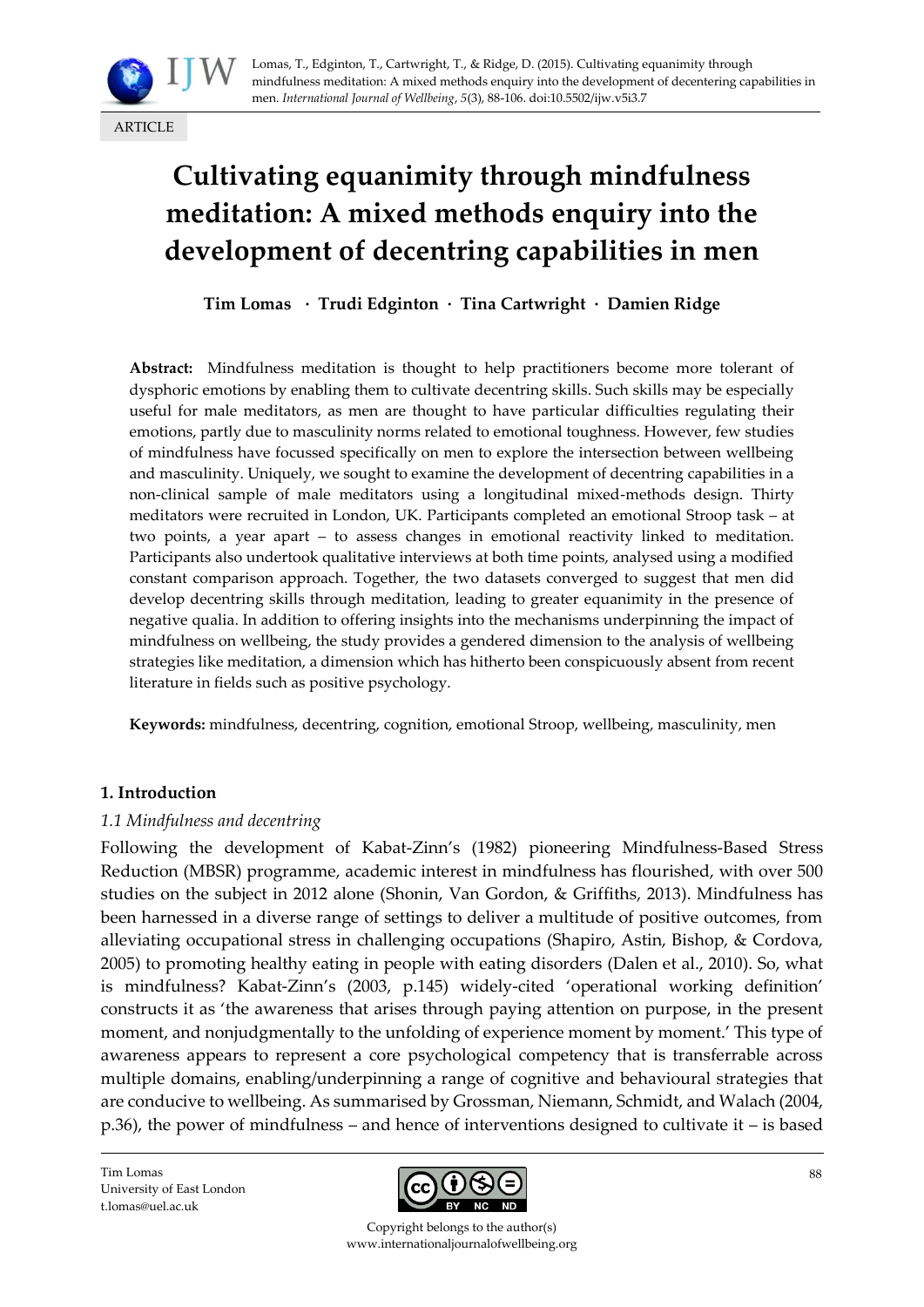

on a number of factors: (1) people are often unaware of their moment-to-moment experience, and instead operate more on 'autopilot'; (2) mindfulness is a skill that can be cultivated; (3) development is gradual and progressive, requiring practice; (4) better moment-to-moment awareness produces a 'richer and more vivid sense of life'; (5) persistent non-judgmental awareness of mental content leads to less distorted perception and cognition; and (6) accurate perception and cognition can enhance self-efficacy and control over behaviour.

In recent years various theories have been proposed on the mechanisms through which mindfulness exerts its positive effects. Hart, Ivtzan, and Hart (2013) identify two main theoretical schools of thought, one developed by Langer (1989) and colleagues, and the other by Kabat-Zinn (2003) and Shapiro and colleagues (e.g., Shapiro, Carlson, Astin, & Freedman, 2006). Langer's work has tended to focus on mindfulness as a psychological trait (albeit one that can be cultivated through the practice of meditation), comprising dimensions such as engagement, noveltyseeking, novelty-production, and flexibility. In contrast, theorizing associated with Kabat-Zinn and Shapiro and colleagues operationalizes mindfulness as a cognitive skill that can be trained through practice. The model developed by Shapiro and colleagues has proved particularly influential (with over 1100 citations for Shapiro et al. (2006) as of July 2015, for example). Essentially, Shapiro and colleagues offer a theoretical elucidation of Kabat-Zinn's working definition (cited above), deconstructing this into three key 'axioms' or components: intention (i.e., a teleological motivation for engaging in practice, such as commitment to psychological development); attention (i.e., cognitive processes through which one attends to one's experience); and attitude (i.e., emotional qualities with which one imbues one's attention, like compassion). Together, these three mechanisms combine to generate an overarching 'meta-mechanism' that Shapiro and colleagues refer to as 'reperceiving'; this is described as a 'fundamental shift in perspective,' in which 'rather than being immersed in the personal drama or narrative of our life story, we are able to stand back and witness it' (Shapiro et al., 2006, p.377).

Thus, according to Shapiro et al. (2006), in developing mindfulness, people are above all able to enter into a different *relationship* with their subjectivity. Practitioners are encouraged to 'stand back' and view subjective qualia as phenomena passing through their internal world, rather than identifying with and attaching to or becoming averse to such qualia [\(Bishop et al., 2004\)](#page-16-2). This 'standing back' – referred to by Shapiro et al. (2006) as 'reperceiving' – is perhaps more commonly known as 'decentring,' defined as 'the ability to observe one's thoughts and feelings as temporary, objective events in the mind, as opposed to reflections of the self that are necessarily true' [\(Fresco et al., 2007,](#page-16-3) p.234). ('Reperceiving,' 'standing back,' and 'decentring' are essentially equivalent, different labels for the same phenomenon, and are often used interchangeably [\(Hayes-Skelton & Graham, 2013\)](#page-15-0). For consistency, this paper will use 'decentring' from this point onwards.) Moreover, according to Shapiro et al. (2006), decentring (or 'reperceiving' in their terminology) is in turn theorized to 'lead to' additional mechanisms which in themselves 'contribute to the positive outcomes produced by mindfulness practice' (p.379), including: self-regulation and self-management; emotional, cognitive and behavioural flexibility; values clarification; and exposure.

Thus, according to Shapiro et al. (2006), decentring is the principle mechanism underlying the positive impact of mindfulness-based interventions on mental health. In such interventions, the aim is not to change participants' thoughts/feelings per se, as cognitive therapy might seek to do, but to help people 'become more aware of, and relate differently to' this content [\(Shapiro](#page-18-1)  [et al., 2005,](#page-18-1) p.165). For example, Mindfulness-Based Cognitive Therapy (MBCT) is an adaptation of MBSR, designed specifically to prevent depressive relapse [\(Zindel, Segal, Williams, &](#page-18-2)  [Teasdale, 2002\)](#page-18-2). In MBCT, people are taught to decentre from their cognitions, thus helping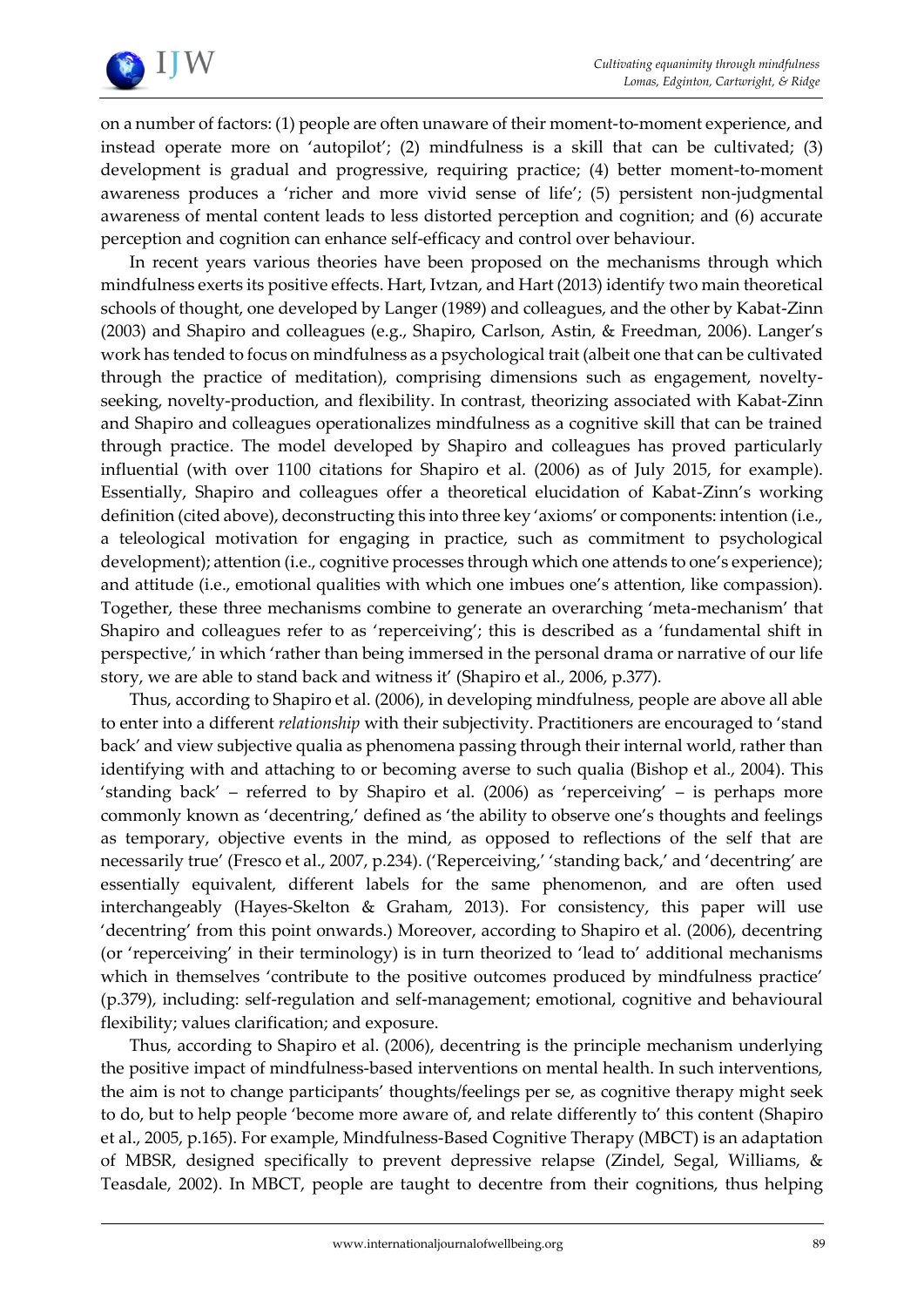

prevent a 'downward spiral' of negative thoughts and worsening negative affect which could otherwise trigger a depressive relapse. Thus MBCT, and mindfulness interventions generally, involve 'retraining awareness' so that people have greater choice in how they relate and respond to their subjective experience, rather than habitually responding in maladaptive ways [\(Chambers, Gullone,](#page-16-4) & Allen, 2009, p.659).

One of the key beneficial outcomes of developing decentring capabilities is the ability to tolerate otherwise distressing qualia. The positive impact of retraining awareness in this way is not limited to depression, but extends to mental health generally. The *in*ability to tolerate distressing qualia is seen as a transdiagnostic factor underlying diverse psychopathologies [\(Aldao, Nolen-Hoeksema, & Schweizer, 2010\)](#page-15-1), including depression [\(Borton, Markowitz, &](#page-16-5)  [Dieterich, 2005\)](#page-16-5) and substance abuse (Garland, Gaylord, [Boettiger, & Howard, 2010\)](#page-16-6). For example, in substance abuse, inability to tolerate distress can lead to people attempting to suppress dysphoria through self-medication, using alcohol and other psychoactive substances to 'blunt' their negative affect [\(Garland et al., 2010\)](#page-16-6). However, tolerance of dysphoria engendered through mindfulness can lessen the likelihood of people attempting to suppress negative qualia. Regression analyses show trait mindfulness is associated with reduced emotional suppression and increased tolerance of negative stimuli (e.g., [Schütze, Rees, Preece, & Schütze, 2010\)](#page-18-3). Moreover, training in mindfulness can reduce thought suppression, thus helping prevent maladaptive avoidance coping strategies such as self-medication through alcohol [\(Garland et al.,](#page-16-6)  [2010\)](#page-16-6). Similarly, mindfulness interventions for eating disorders can help people become aware of triggers of maladaptive eating habits (e.g., emotional distress), and to stay mindful in the presence of these triggers, rather than reacting by engaging in unhelpful eating behaviours [\(Dalen et al., 2010\)](#page-16-0).

# *1.2 Mechanisms of decentring*

So, one of the key processes underpinning the positive impact of mindfulness on wellbeing is the development of decentring skills. As outlined above, Shapiro et al. (2006) suggest that decentring (or 'reperceiving') comprises three components (intention, attention, and attitude), and leads to at least four mechanisms which impact positively on mental health (self-regulation and selfmanagement; emotional, cognitive and behavioural flexibility; values clarification; and exposure). The question then arises: how does decentring develop? It could be argued that, of the three component mechanisms identified by Shapiro et al. (2006), the training of *attention* is the most crucial feature of this development. For many researchers, the learned regulation of attention is the defining feature of mindfulness, and meditative practices generally. As [Goleman](#page-16-7)  [\(1988,](#page-16-7) p.107) puts it, 'the need for the meditator to retrain his attention, whether through concentration or mindfulness, is the single invariant ingredient in every meditation system.' Likewise, [Walsh and Shapiro \(2006,](#page-18-4) pp.228-229) define meditation as 'a family of self-regulation practices that focus on training attention and awareness in order to bring mental processes under greater voluntary control.' As this last definition implies, there is a subtle distinction between attention and awareness; although often used synonymously, these are distinct concepts, supervening on different neurophysiological processes [\(Koch & Tsuchiya, 2007\)](#page-17-2). Awareness refers to subjective experience, i.e., the 'conscious registration of stimuli, including the five senses, the kinaesthetic senses, and the activities of the mind' [\(Brown, Ryan, & Creswell, 2007,](#page-16-8) p.212). There are different types of awareness: phenomenal awareness is a catch-all term for subjective experience, whereas access awareness describes aspects of conscious experience being available for 'use in reasoning and rationally guiding speech and action' [\(Block, 1995,](#page-16-9) p.227).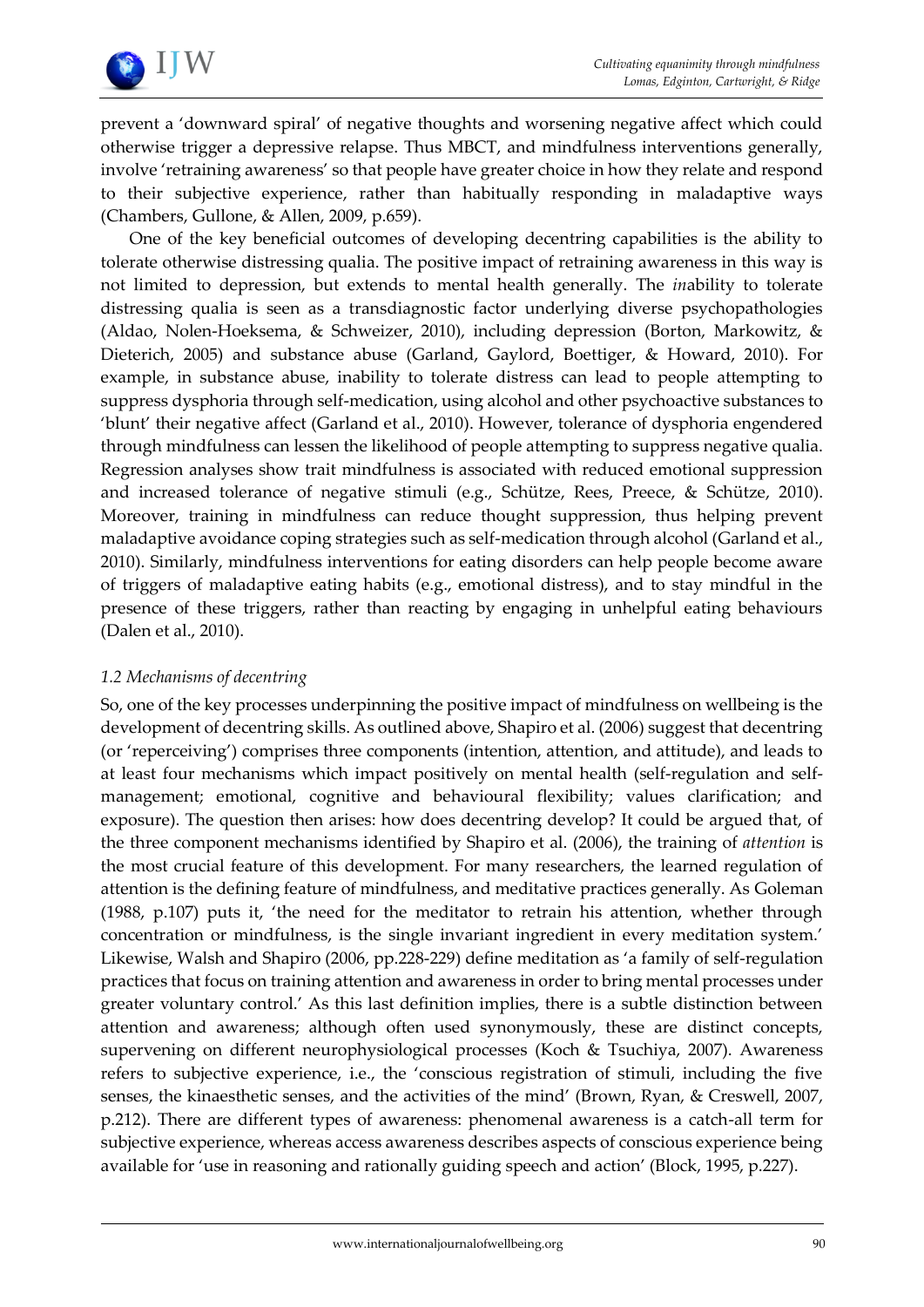

In contrast, attention refers to cognitive mechanisms that control which stimuli enter awareness [\(Rafal & Posner, 1987\)](#page-18-5). These mechanisms serve to enhance the way information is processed from select areas of the sensory field, moderating cognitive and perceptual processing by directing resources to relevant internal or external stimuli. Thus, while awareness implies sensate 'reactivity,' attention is more like a 'searchlight'; as [Austin \(1998,](#page-15-2) p.69) puts it, 'Attention reaches. It is awareness stretched *toward* something. It has executive, motoric implications. We attend *to* things.' Attention is theorised as modular, comprising interrelated subcomponents that are controlled by executive processes within a Supervisory Attention System [\(Norman &](#page-17-3)  [Shallice, 1986\)](#page-17-3). Inhibitory and excitatory cognitive processes work together to direct and switch attentional processes to facilitate different attention modalities. A prominent framework proposes three such modalities, which supervene on functionally distinct but overlapping neural networks: alerting; orienting; and executive attention [\(Posner & Petersen, 1990\)](#page-18-6). Alerting (or 'sustained attention') refers to the intensity of concentration, involving on-going readiness for processing stimuli over time. The other networks pertain to attention selectivity. Orienting (or 'selective attention' or 'concentration') regulates and allocates resources to certain stimuli. Executive attention (or 'divided attention' or 'conflict monitoring') involves the monitoring and selection of competing stimuli; this requires 'effortful' top-down processing using various higher order cognitive processes, including inhibition of responses, self-monitoring and planning, and is implicated in the self-regulation and control of behaviour. In addition to these, [Mirsky,](#page-17-4)  [Anthony, Duncan, Ahearn, and Kellam \(1991,](#page-17-4) p.112) added the faculty of attention switching, namely 'the ability to change focus in an adaptable and flexible manner.'

Researchers have used the above models of awareness and attention to conceptualise the cognitive mechanisms of mindfulness, and meditation more broadly. A distinction is frequently made between two types of meditation practice [\(Lutz, Slagter, Dunne, & Davidson, 2008\)](#page-17-5): focussed attention (FA), which refers to concentrative, sustained attention on an object; and openmonitoring (OM), which involves the receptive monitoring of the broader moment-to-moment content of experience[. Lutz et al. \(2008\)](#page-17-5) argue that FA-type practices involve the development of all four attention networks: sustained (towards a target like the breath), monitoring (to prevent the mind 'wandering'), switching (disengaging from distractions), and selective (redirecting attention back to the meditative object). In contrast, OM does not involve focusing attention on particular stimuli, but is, rather, a broad receptive awareness, i.e., 'an open field capacity to detect arising sensory, feeling and thought events within an unrestricted 'background' of awareness, without a grasping of these events in an explicitly selected foreground or focus' [\(Raffone &](#page-18-7)  [Srinivasan, 2010,](#page-18-7) p.2). In OM, passing qualia are registered as they arise, but not 'held on to' [\(Grossman et al., 2004,](#page-16-1) p.36). Given these descriptions, mindfulness can be characterised as a state of OM. That said, mindfulness practices invariably begin not with OM, but with FA-type exercises, such as a focus on the breath. Thus, within a practice, FA is generally needed as a precursor to OM, since one's attention must first be stabilised through concentration in order to prevent the mind 'wandering' during OM [\(Chiesa, Calati, & Serretti, 2011\)](#page-16-10).

The notion that meditation develops these attention and awareness capacities has been corroborated empirically. Experienced meditators generally score higher than novices on most attention measures, including selective [\(Hodgins & Adair, 2010\)](#page-17-6), sustained [\(Jha, Krompinger, &](#page-17-7)  [Baime, 2007\)](#page-17-7) and executive attention [\(Moore & Malinowski, 2009\)](#page-17-8). Moreover, longitudinal studies of novices learning meditation have found increases in most attention capacities related to meditation practice, including selective [\(Jha et al., 2007\)](#page-17-7), executive [\(Wenk-Sormaz, 2005\)](#page-18-8), sustained [\(Zeidan, Johnson, Diamond, David, & Goolkasian, 2010\)](#page-18-9) and switching attention [\(Heeren, Van Broeck, & Philippot, 2009\)](#page-17-9). Early stages of training in a meditation 'career,'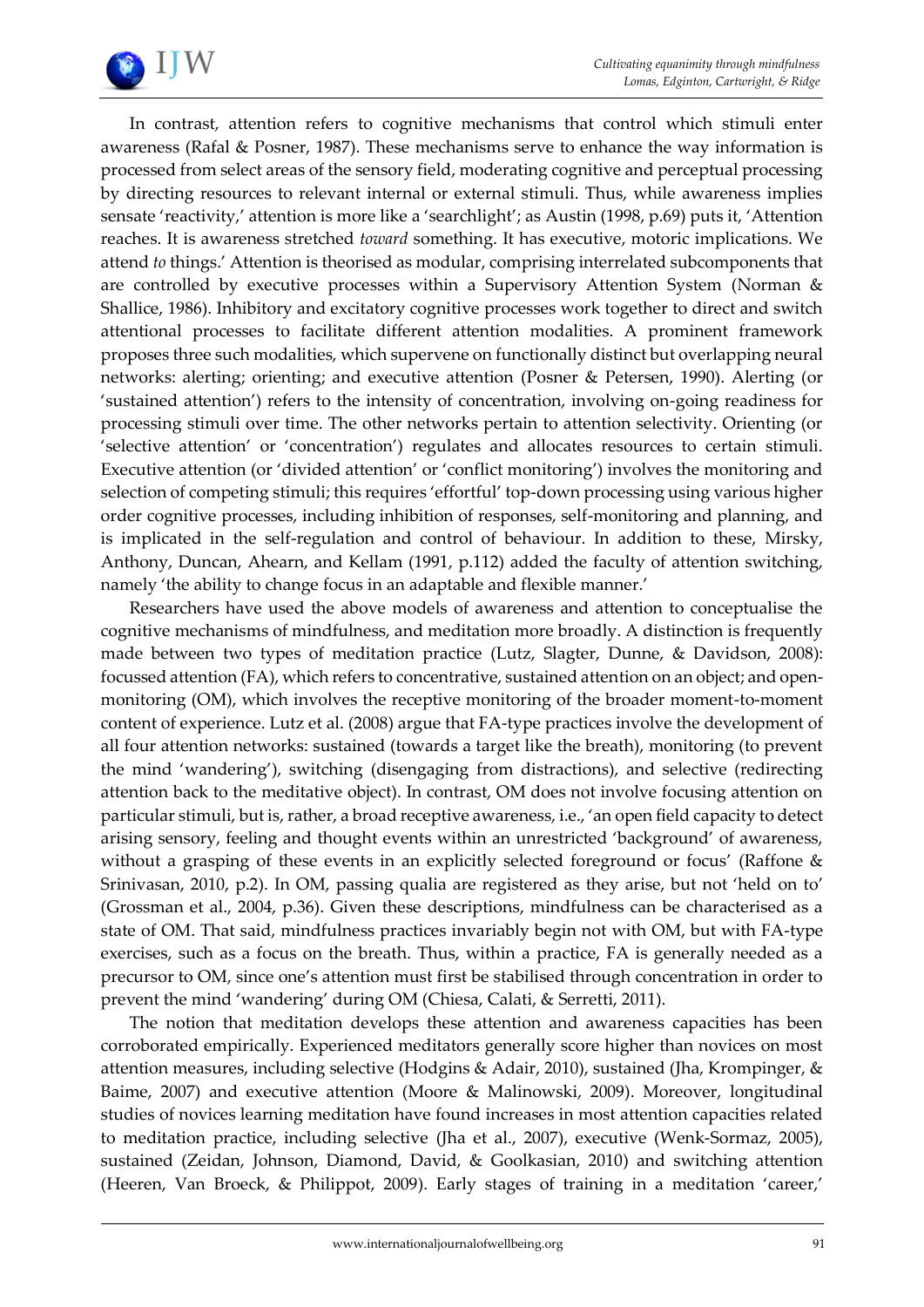

involving a primary focus on the development of FA, are associated more frequently with improvements in selective and executive attention, while later phases more frequently pertain to enhancements in OM, i.e., in unfocused sustained attention [\(Chiesa et al., 2011\)](#page-16-10). Together, the training of these different attention modalities means that mindfulness is viewed as a metacognitive skill that enables 'the self-regulation of attention' [\(Bishop et al., 2004,](#page-16-2) p.233). Conceivably, it is this development of self-regulatory attention capacities that contributes to the emergence of decentring skills in meditation. However, this hypothesis has not been directly tested, as the present study seeks to do.

# *1.3 Examining decentring*

One way of exploring this hypothesis – i.e., that the cultivation of attention skills through meditation enables practitioners to develop decentring capabilities – is through a variant of the classic [Stroop \(1935\)](#page-18-10) paradigm, a cognitive task which assesses executive attention. The original Stroop task requires participants to name the ink colour of a colour word, where slower reaction times (RTs) are observed in 'incongruent' conditions (e.g. "blue" written in red ink) than in congruent conditions ("blue" written in blue ink). One explanation attributes the different RTs between congruent and incongruent Stroop conditions to 'interference' arising from conflict between different processing pathways underlying colour-naming and word-reading, caused by 'the simultaneous activation of incompatible and competing representations' [\(Botvinick, Cohen,](#page-16-11)  [& Carter, 2004,](#page-16-11) p.541). Longitudinal studies indicate that meditation can enhance Stroop performance, which is interpreted as evidence that meditation can facilitate the development of executive attention [\(Kozasa, Radvany, Barreiros, Leite, & Amaro, 2008\)](#page-17-10). The particular variation of the paradigm that potentially links attention development to decentring capabilities is the emotional Stroop, in which participants are required to name the ink colour of words which differ in terms of emotional salience [\(Williams, Mathews, & MacLeod, 1996\)](#page-18-11). In general, reaction time for emotional words is slower than reaction time for neutral words, especially for words that are particularly meaningful to a person [\(Riemann & McNally, 1995\)](#page-18-12). The emotional Stroop is used in clinical assessment as an adjunctive diagnostic tool to indicate psychopathology, as patients are often slower to name the colour of a word associated with their condition [\(Williams](#page-18-11)  [et al., 1996\)](#page-18-11). Theorists explain such findings in terms of cognitive biases, where certain stimuli have greater emotional salience for some people, who then direct their attention to the emotional meaning of the words, rather than to the task in hand [\(Mathews & MacLeod, 1994\)](#page-17-11).

Theoretically, it is conceivable that mindfulness training should enhance emotional Stroop performance. Rather than getting drawn into semantic processing of emotional stimuli (thus hindering RT), the enhanced attention skills of practitioners – involving a combination of attentional control, inhibition and flexibility – should enable them to redirect their concentration onto the task at hand [\(Bishop et al., 2004\)](#page-16-2). One might hypothesise that it is this type of skilful redeployment of attention that underlies the development of decentring capabilities, and enables practitioners to cultivate the ability to tolerate negative stimuli (i.e., being aware of such stimuli, but without engaging in destructive elaborative processing of them). (One must add that attention redeployment is not the only plausible mechanism underlying decentring. As noted above, Shapiro et al. (2006) also include intention and attitude as important components. Buddhist psychological theory also emphasizes the role of insight/wisdom in decentring, e.g., understanding the transient and 'illusory' nature of stimuli (Goleman, 1988).) However, so far, this hypothesis has not been borne out in the few studies to examine the impact of meditation practice on the cognitive processing of emotional stimuli. A study of 33 long-term meditators failed to find any connection between mindfulness ability and emotional Stroop performance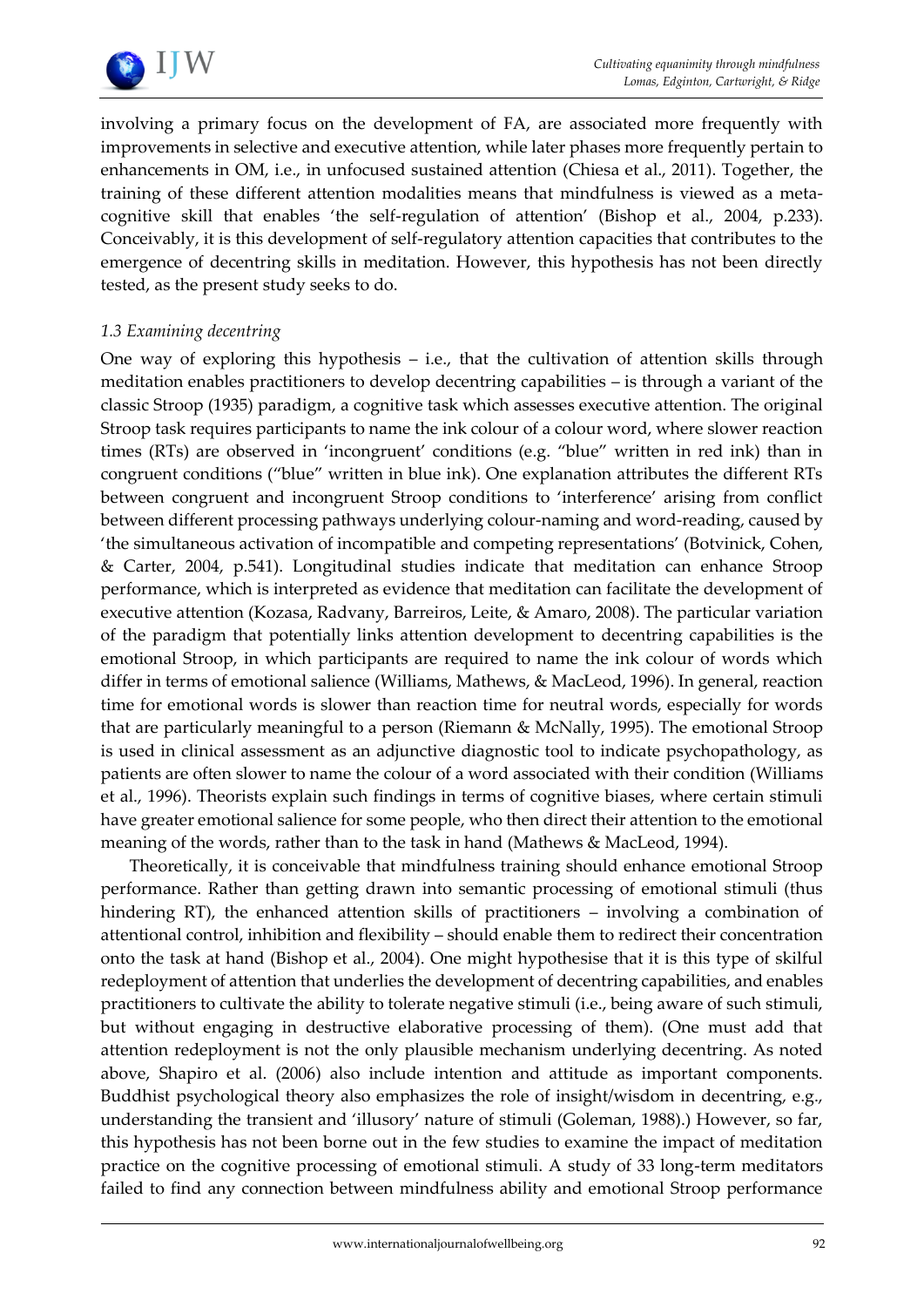

[\(Lykins, Baer, & Gottlob, 2012\)](#page-17-12). [Chambers, Lo, and Allen \(2008\)](#page-16-12) compared novice meditators with matched controls on a version of the Internal Switching Task (a measure of sustained and switching attention) that involved a neutral and an affective condition. Strikingly, while both groups exhibited slower RTs in the affective condition, this difference was *more* pronounced among the meditators, suggesting that they were more reactive to the emotional stimuli. Thus, although it could be hypothesised that mindfulness training should enable enhanced performance on the emotional Stroop task – i.e., avoiding elaborative processing of emotional stimuli – so far this has not been shown in practice. The present study aims to revisit this hypothesis.

# *1.4 Men and masculinity*

A further innovative element in the present paper is the focus on a population that has hitherto not been studied specifically in relation to mindful decentring, or the emotional Stroop generally: a non-clinical sample of male meditators. Most studies using the emotional Stroop paradigm examine clinical populations (e.g., using it to help identify psychopathologies); thus studying task performance in a general population is unusual. The originality of this focus is augmented by the decision to study men specifically. The rationale for this decision is that men are seen as particularly liable to experience problems with emotional regulation. Gender theorists argue that masculinity norms concerning emotional toughness can lead to men dissociating or disconnecting from their emotions [\(Addis, 2008\)](#page-15-0). [Levant \(1998\)](#page-17-13) even proposed the notion of 'normative male alexithymia' to describe how gendered socialization pressures can mean males are discouraged from, and even punished for, expressing emotions; the consequence is a tendency among men towards an 'affective style' referred to as 'restrictive emotionality.'

This affective style is in turn linked to mental health issues in men. For instance, although women are commonly viewed as being more susceptible to psychopathologies such as depression (McManus, Meltzer, Brugha, Bebbington, & Jenkins, 2009), there is a concern that men's liability towards restrictive emotionality means their distress may be expressed in indirect ways. Whereas women are viewed as more likely to 'internalize' their distress – thus meeting conventional generic diagnostic criteria for depression – men are considered more likely to seek to suppress or avoid their distress through 'externalising' responses such as risk-taking, substance use, and anger [\(Pollack, 1998\)](#page-18-13). Such responses are seen as at least partly responsible for statistical trends such as the rate of suicide among men in the UK being three-and-a-half times higher than the rate among women (Office for National [Statistics, 2014\)](#page-17-14), and men accounting for two-thirds of all deaths relating to alcohol use [\(Office for National Statistics, 2012\)](#page-17-15). As such, a particularly salient question is whether mindfulness meditation can help men specifically to decentre from negative qualia, thus enabling them to better tolerate feelings of distress, rather than seeking to blunt, avoid, or suppress these feelings through the maladaptive responses highlighted above. Thus, the research question that the current study seeks to answer is this: Can the practice of mindfulness help men to decentre from negative qualia (as indexed by improved longitudinal performance on an emotional Stroop task, and corroborated by qualitative interviews)?

## **2. Methods**

# *2.1 Overview and Design*

A longitudinal mixed methods design was used. Thirty male meditators were recruited using a maximum variation sampling strategy. Semi-structured narrative interviews were conducted with participants on their entry to the study (T1), and again a year later (T2). Twenty-nine of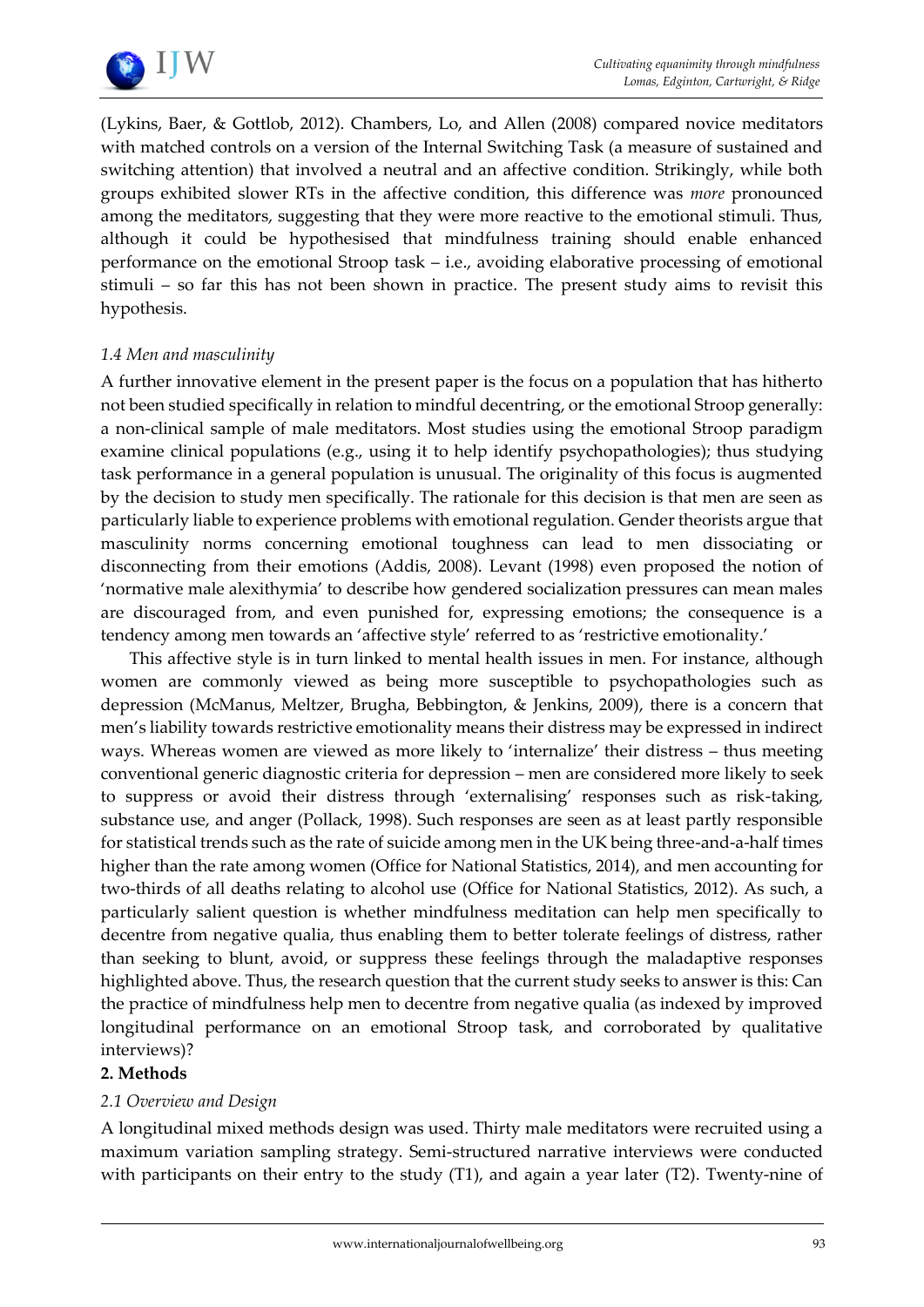

these participants also completed a cognitive testing session at both time points, on the same day as the interview (participants first completed the test session, and then, after an interval of 10 minutes, undertook the interview).

# *2.2 Participants*

Inclusion criteria were that participants be over 18 and currently practicing meditation (though not as part of a clinical intervention). A purposive maximum variation sampling design was used, in which people with a wide range of demographic backgrounds and meditation experiences were sought [\(Marshall, 1996\)](#page-17-16). Recruitment ended once saturation was reached (additional interviews were not deemed to be generating any substantive new themes). A diverse group of participants was recruited, all of whom lived and/or worked in London. Recruitment was principally through meditation centres in London, UK, that were affiliated to the Friends of the Western Buddhist Order (FWBO, recently renamed the Triratna Buddhist Community), one of the largest Buddhist movements in the UK (Bluck, 2006), The FWBO is unorthodox in that it does not identify with one particular Buddhist tradition, but rather has syncretically selected practical/doctrinal elements from various traditions, from Therevadan vipassanā meditation practices to Tibetan deity rituals. Twenty-six participants were affiliated to the FWBO: 10 were very closely involved with an FWBO centre (i.e., lived and/or worked there); 11 regularly attended one; and 5 had only occasional involvement. Two further participants were affiliated to other traditions, and two final participants were unaffiliated to any group.

The FWBO teaches two core practices: mindfulness (various forms, but most commonly the mindfulness of breathing), and the *metta bhavana* (operationalized in the literature as lovingkindness meditation (LKM)). Thus, the 26 participants affiliated to the FWBO all practiced both mindfulness (mainly the mindfulness of breathing) and LKM to some extent, both generally and during the research year, as did three of the participants unaffiliated to the FWBO. Additionally, some participants engaged in other practices, such as '*Sādhanā*' (an 'advanced' deity visualization meditation). Levels of mindfulness practice (and other forms of meditation) over the course of the year varied greatly among participants, ranging from one session of mindfulness per week (with occasional periods during which practice ceased), up to two mindfulness sessions per day for the most committed practitioner. As a final point, although this variation in the types and amounts of meditation practice among participants may be considered 'messy' from a methodological perspective, it is arguably reflective of the realities of meditation practice away from controlled clinical settings, since practice habits not only vary from person to person, but also change and fluctuate over time for individuals themselves.

## *2.3 Experimental session*

Twenty-nine participants took part in an experimental session – repeated twice, about a year apart – in which they were assessed on: an emotional Stroop task; a measure of verbal fluency; and the National Adult Reading Test [\(Nelson & Willison, 1991\)](#page-17-17) as an index of intellectual functioning (IQ) to contextualise task performance. The emotional Stroop paradigm was based on [Becker, Rinck, Margraf, and Roth \(2001\)](#page-16-13). There were three conditions: positive words (e.g. "friendly"), negative anxiety-related words (e.g. "death") and neutral words (e.g. "pencil"). Each condition featured 12 different words, repeated six times, generating a list of 72 words, arranged on one card in six columns. Each word was printed in black, brown, green, red, blue or orange ink. In the testing session, participants were required to state aloud the ink colour of the words as fast as possible. At both T1 and T2, all participants completed all three conditions, in the same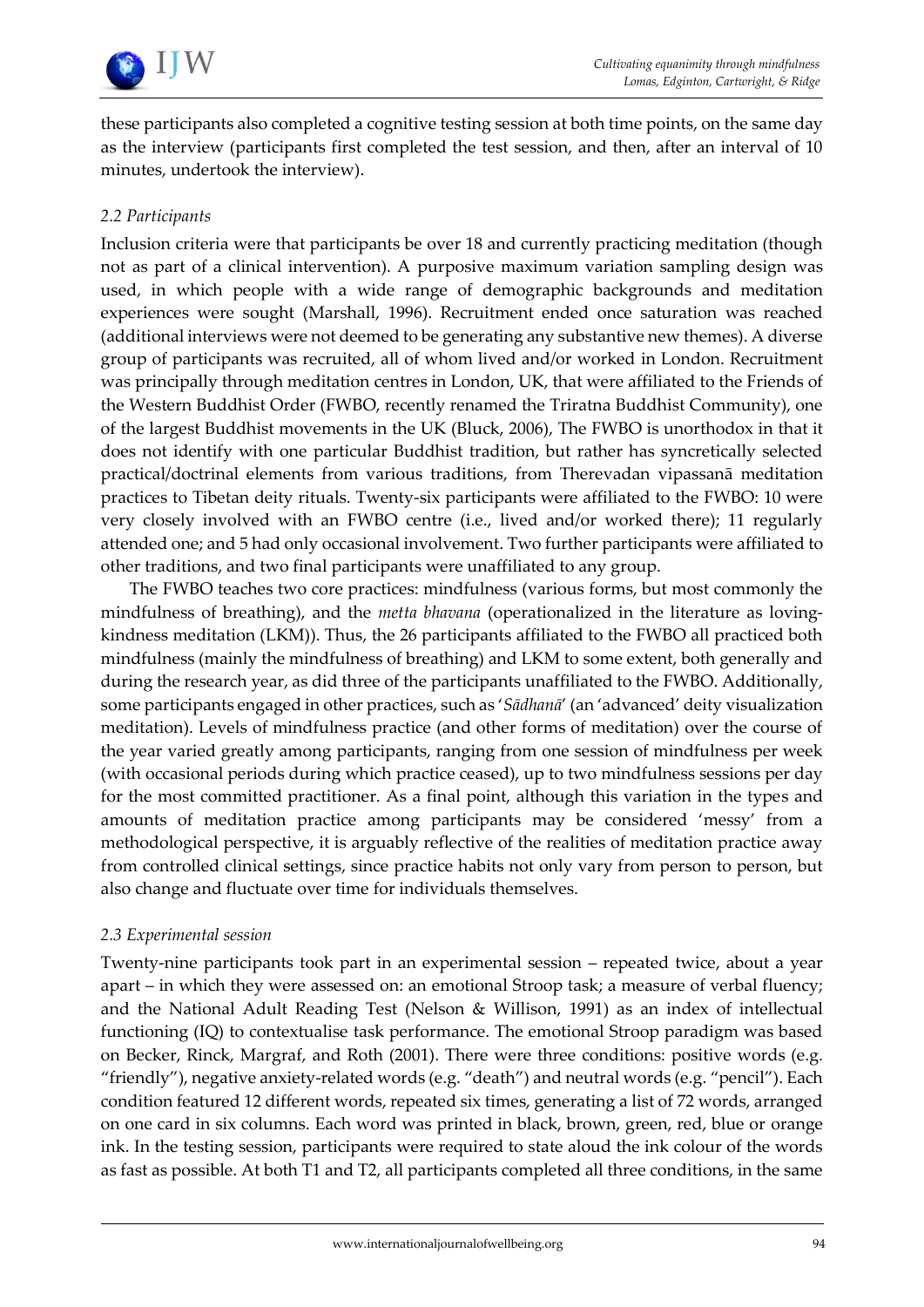

order: neutral, negative, positive. Participants were timed on how long they took to complete each card.

Verbal fluency (ability to access and retrieve words within specific constraints) is considered to reflect executive function and attentional switching and flexibility. It is differentiated into phonemic (retrieving words on the basis of phonemic lexical properties) and semantic fluency (retrieving knowledge from within a semantic framework). Phonemic fluency was assessed using the FAS task (also referred to as the Controlled Oral Word Association Test; [Benton, 1989\)](#page-15-0), and semantic fluency using a category task. The FAS task required participants to produce words (excluding proper nouns) beginning with specific letters of the alphabet. The letters were F, A and S at T1, and P, A and S at T2. At both T1 and T2 participants underwent three consecutive trials, one for each letter, with each trial lasting 60 seconds. For semantic fluency, the category task required participants to generate as many category exemplars as possible, in 60 seconds, for a specific given category (animals at T1, and food/drink at T2).

# *2.4 Qualitative data collection and analysis*

Participants were all interviewed at T1 for up to two hours, with a short follow-up interview at T2 lasting up to one hour. At T1, the first half of the interview involved eliciting narratives leading up to, and following on from, participants' engagement with meditation. The interview began with a set request: "Tell me a bit about life before meditation," followed by probes to elicit relevant narratives. The second part focused on specific areas of interest, such as wellbeing, stress and coping. T2 interviews were unstructured, apart from a set opening request: "Tell me a bit about how this year has been." The data were analysed using a 'modified' constant comparison approach [\(Strauss & Corbin, 1998\)](#page-18-14); this follows the protocol of modified grounded theory, but omits the final stage of developing a theoretical framework, instead focusing on open and axial coding, aiming to articulate inter-relations between key themes. The first phase of coding involved close reading of the first six T1 transcripts, line by line, to identify emergent themes, which generated 80 codes. Subsequent transcripts were examined paragraph by paragraph for additional codes, with a final figure of 105. This paper concentrates on data pertaining to participants' experiences of learning to decentre through mindfulness meditation. Twelve codes were identified relating directly to decentring. The next stage involved the generation of a tentative conceptual framework: codes were compared with each other, and grouped into three overarching categories according to conceptual similarity. These three categories constitute the three overarching 'themes' outlined in the qualitative results section.

## **3. Results**

# *3.1 Participant descriptive statistics*

Descriptive statistics for the participants in terms of age, IQ, and general meditation experience (i.e., numbers of years meditating, and hours per week meditating), are shown in table 1 below.

| Demographic           | Range      | Mean  | Std. dev. |
|-----------------------|------------|-------|-----------|
| Age                   | $27 - 61$  | 42.5  | 9.1       |
|                       | $97 - 121$ | 114.5 | 6.5       |
| Years meditating      | $1 - 26$   | 10.8  | 7.1       |
| Hours/week meditating | $1 - 8$    | 4.1   | 1.8       |

## **Table 1. Participant descriptive statistics**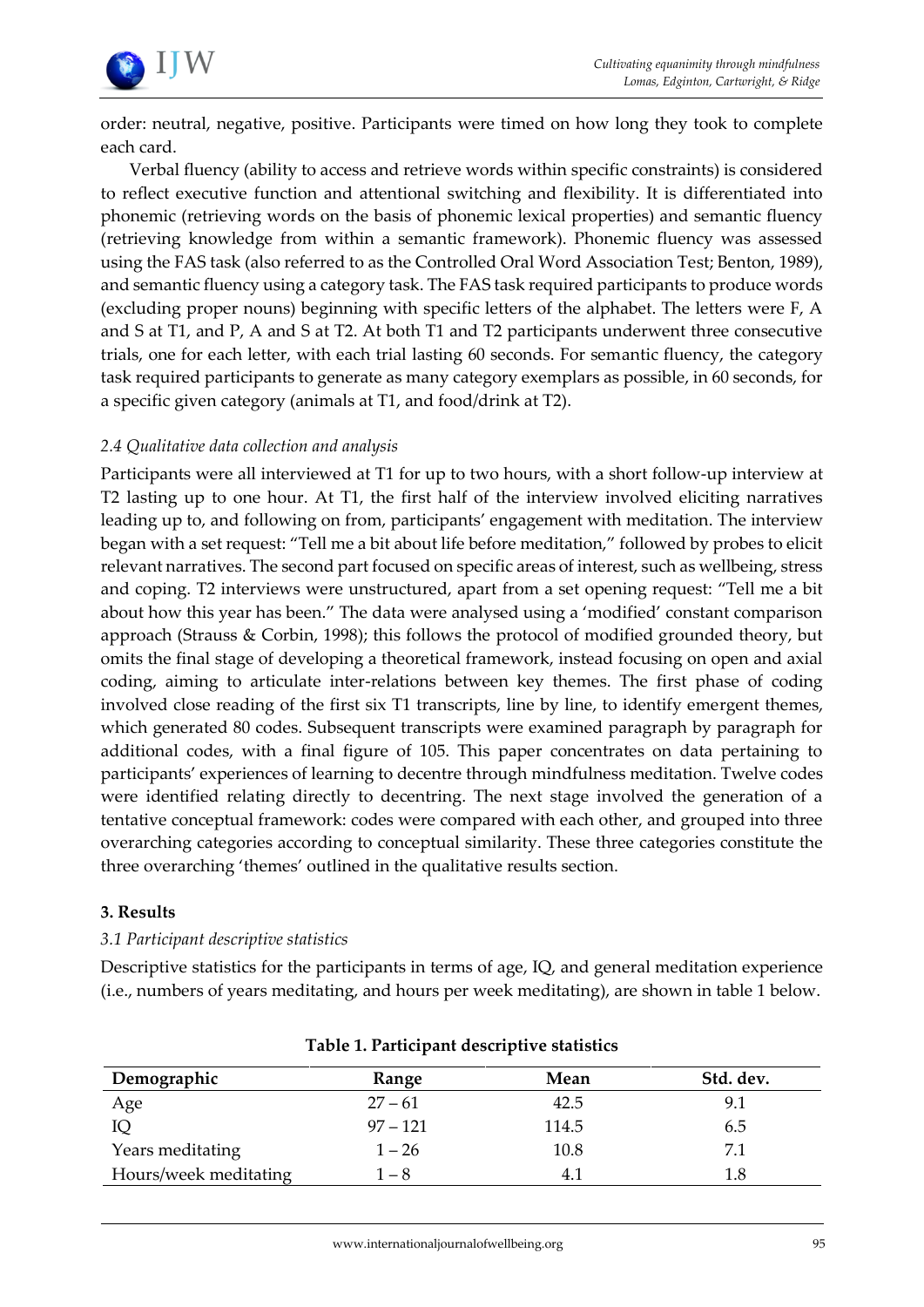



As elucidated above, mindfulness meditation (mainly the mindfulness of breathing) was the dominant practice, both within the group (29 out of 30 participants practiced this with some level of regularity) and for individuals themselves (it was practiced more commonly than any other type of meditation). More specific details on the precise amount of time devoted to specific practices were not obtained.

## *3.2 Quantitative results*

In the emotional Stroop, the dependent variable (DV) was the time in seconds taken to complete the list of 72 words for each condition (i.e., state aloud the ink colour of every word). Thus, each participant had six DV scores: completion time for each of the three conditions (neutral, negative, and positive) at two time points (T1 and T2). At T1, participants were slowest on negative words, and fastest on positive words, while at T2, participants were slowest on neutral words, and quickest on negative words, as shown in table 2 below.

In terms of analysing the development of decentring capabilities, the key outcome was longitudinal change in the *differential* between performance on neutral words and performance on negative words. The differential was calculated by subtracting the neutral words' completion time from the negative words' completion time, producing a 'relative negative score' (reflecting the relative impact of negative words on task performance). Here, a positive score means a slower performance on negative words than neutral words; thus the higher the score, the greater the emotional reactivity. Conversely, a negative score means quicker performance on negative words than neutral words; thus the closer the scores are to zero (or fall below zero), the less the reactivity. Participants were slower on negative words than neutral words at T1 (producing a positive differential score), but quicker on negative words than neutral words at T2 (producing a negative differential score), as shown in table 2 and figure 1 below.

|                | <b>Neutral</b> | <b>Negative</b> | <b>Positive</b> | Neg.-neut.<br><b>Differential</b> | Pos.-neut.<br><b>Differential</b> |
|----------------|----------------|-----------------|-----------------|-----------------------------------|-----------------------------------|
| T1             | 60.38(10.11)   | 62.17(10.67)    | 61.62(8.22)     | $1.79(4.55)^{*}$                  | 1.24(6.02)                        |
| T <sub>2</sub> | 64.41 (14.73)  | 63.03 (10.91)   | 64.24 (12.06)   | $-1.38(7.92)^{*}$                 | $-0.17(8.26)$                     |

| Table 2. Stroop mean times and differentials in seconds (standard deviation in parentheses) |  |  |  |
|---------------------------------------------------------------------------------------------|--|--|--|
|---------------------------------------------------------------------------------------------|--|--|--|

 $*$  p = .029, one-tailed

To analyse the change in differential over time, a paired-sampled T-test was conducted. This revealed that there was a significant longitudinal change in the 'relative negative score', *t*(29) = 1.97, *p* = .029, *one-tailed*, *d* = 0.73, 95% CI [-.13, 6.47], changing from a positive differential at T1 (*M*  = 1.79, *SD* = 4.55) to a negative differential at T2 (*M* = -1.38, *SD* = 7.92).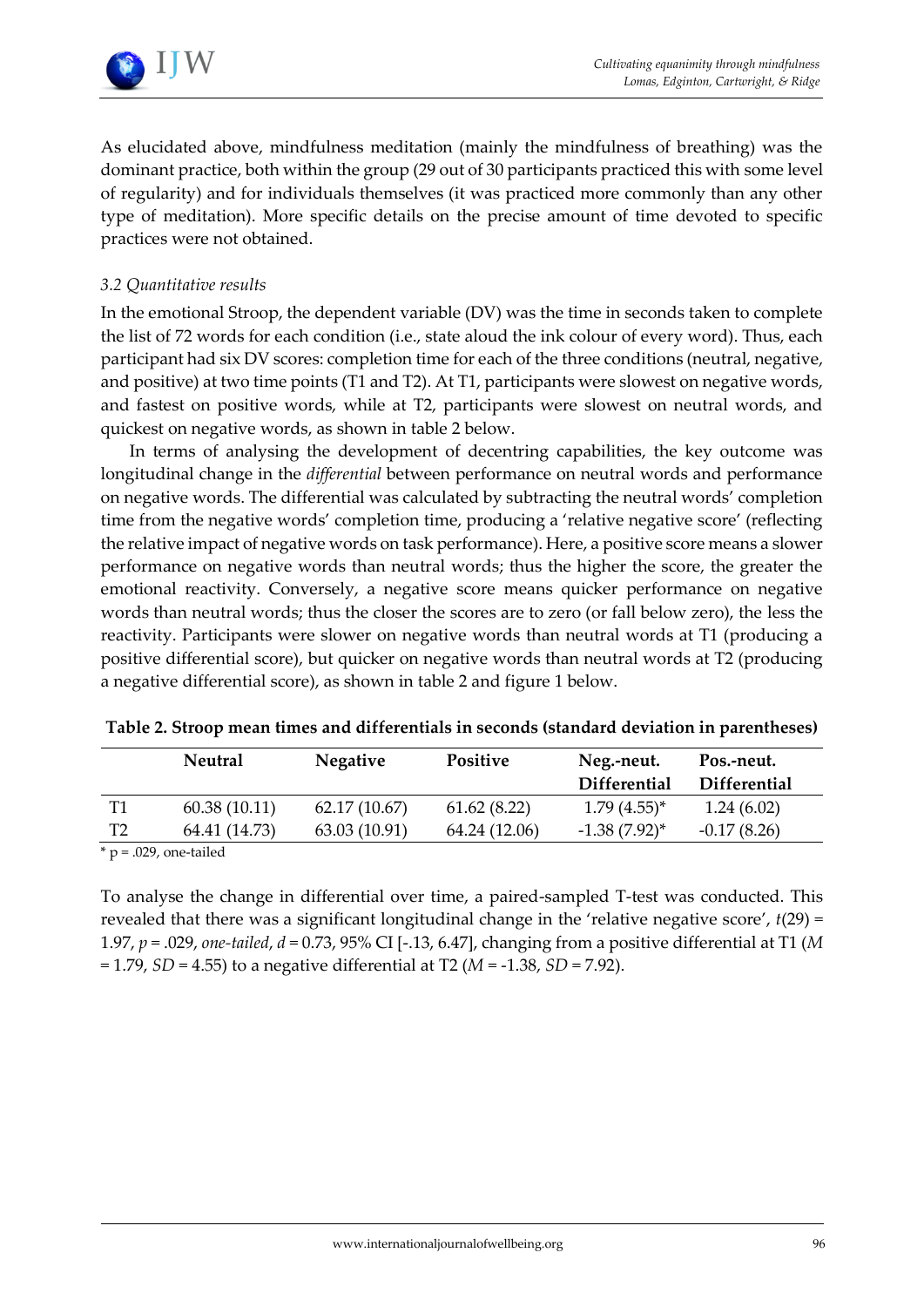

# **Figure 1: Line graph showing the change in the 'negative-neutral' and the 'positive-neutral' Stroop differentials from T1 to T2**



A second key outcome was longitudinal change in the *differential* between performance on positive words and performance on neutral words. The differential was calculated by subtracting the neutral words' completion time from the positive words' completion time, producing a 'relative positive score.' A positive score means a slower performance on positive words than neutral words. A negative score means a quicker performance on positive words than neutral words. Participants 'improved' their differential from T1 to T2, i.e., becoming quicker on positive words relative to neutral words, as shown in table 3 and figure 2 below.

**Table 3. Verbal fluency – phonemic and semantic fluency mean scores (standard deviation in parentheses).**

|                       | Т1                |                              |
|-----------------------|-------------------|------------------------------|
| Phonemic (FAS)        | $47.34(9.99)^{*}$ | 55.86 (12.76)*               |
| Semantic (categories) | $73.59(11.81)$ ** | $84.28(16.60)$ <sup>**</sup> |

 $*$  p = .001

\*\*  $p < .001$ 

To analyse the change in differential over time, a paired-sampled T-test was conducted. This revealed that there was no significant longitudinal change in the 'relative positive score,' *t*(29) = 0.89, *p* = .38, *d =* 0.33, 95% CI [-1.83, 4.66], although the differential did reduce from T1 (*M* = 1.24, *SD* = 6.02) to T2 (*M* = -0.17, *SD* = 8.26)

In the verbal fluency tasks, the DV was the number of different words produced in 60 seconds for each trial. A phonemic fluency score was obtained by calculating the mean score across these three trials (F, A and S at T1; P, A, and S at T2). The semantic fluency score was simply the DV from the category trial. Participants improved their phonemic and semantic fluency scores from T1 to T2, as shown in the table and figure below.

To analyse the change in differential over time, a paired-sampled T-test was conducted. There was a significant longitudinal change in phonemic fluency, *t*(29) = -3.76, *p* = .001, *d =* 1.39, 95% CI [-13.16, -3.87], with lower scores at T1 (*M* = 47.34, *SD* = 9.99) than T2 (*M* = 55.86, *SD* = 12.76). There was also a significant longitudinal change in semantic fluency, *t*(29) = -2.36, *p* = 0.25,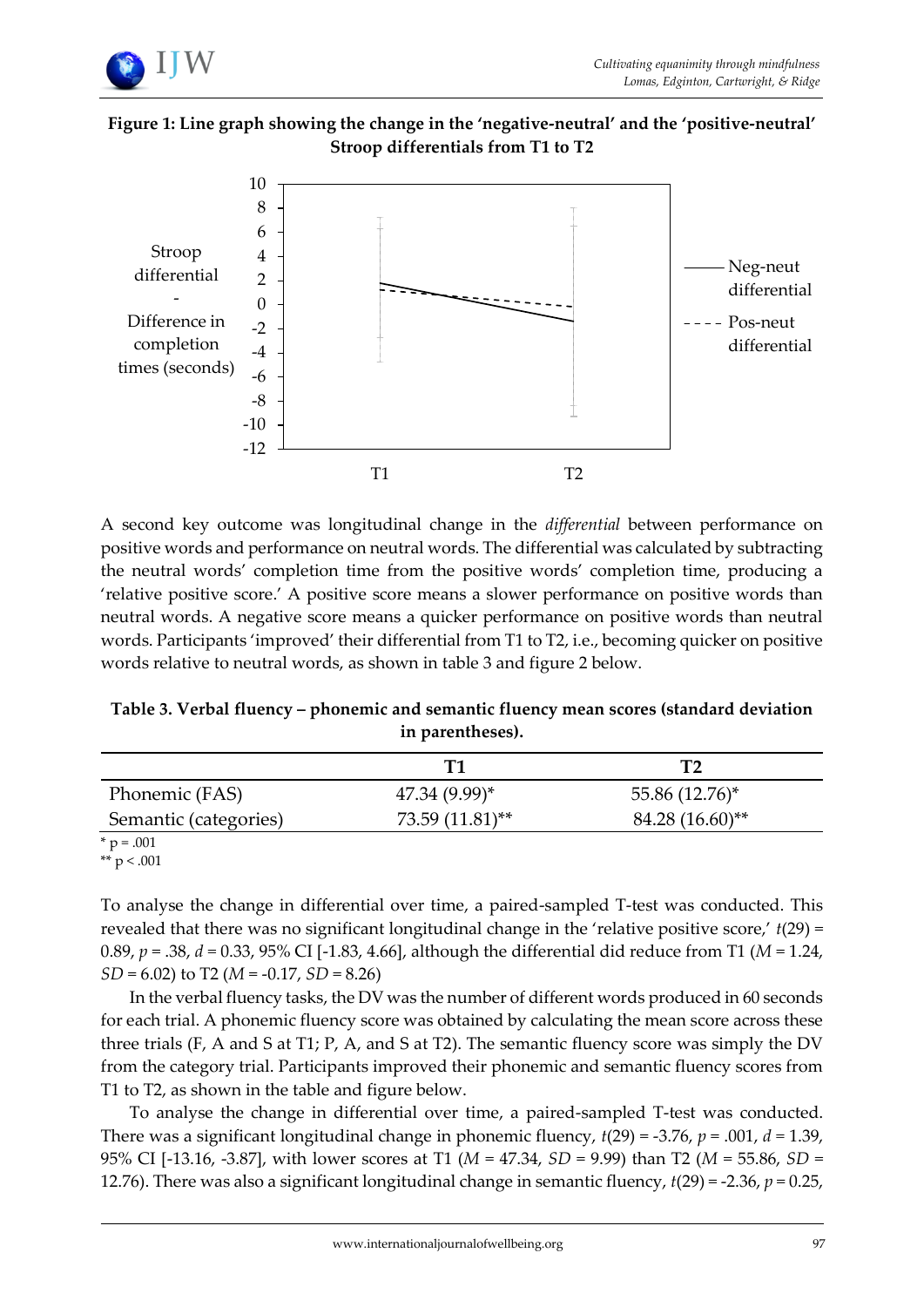

*d =* 0.88, 95% CI [-4.06, -.287], with lower scores at T1 (*M* = 26.24, *SD* = 4.8) than T2 (*M* = 28.41, *SD*   $= 6.13$ ).



#### **Figure 2: Line graph showing the change in phonemic and semantic fluency from T1 to T2.**

## *3.3 Qualitative results*

One overarching theme emerged from our analysis: through practicing mindfulness meditation, men reported developing decentring capabilities. Under this broad theme, there were three interlinked themes, each with subthemes, as shown in table 4 below. The number of participants endorsing each theme and sub-theme is indicated in the table in parentheses; although such quantification is more commonly the province of content analysis, arguments have recently been made for extending such practices to qualitative methods more generally in order to improve the presentation of qualitative results (e.g., Anderson, 2010), as has been attempted here.

The themes and sub-themes express a general pattern of development of decentring skills, and are connected as follows (with numerical labels for subthemes, detailed in table 4 below, in parentheses). For most men, meditation was the first time they had introspected in any systematic way (1.1.), and many were surprised by aspects of their phenomenological experience (1.2.). Nevertheless, participants also appreciated that mindfulness (and other forms of meditation) could have a positive impact on wellbeing (1.3.), such as helping them become more aware of their feelings (1.4.). Men described learning to deploy their attention skilfully, beginning to decentre from their subjective qualia (2.1.), which was reported as a feeling of 'stepping back' (2.2.). Doing so helped participants to appraise their emotions with greater clarity (2.3.), while also becoming less identified with these emotions (2.4.). These decentring skills consequently had a positive impact on wellbeing. Participants were better able to tolerate distressing thoughts/feelings, which previously they might have tried to suppress or avoid (3.1.). This tolerance often, though not always, generated a sense of calmness (3.2.). More generally, being less immersed and invested in the vagaries of their emotional world meant that men were less reactive and experienced a greater sense of self-control (3.3.), and opened up to new and different feelings of wellbeing (3.4.).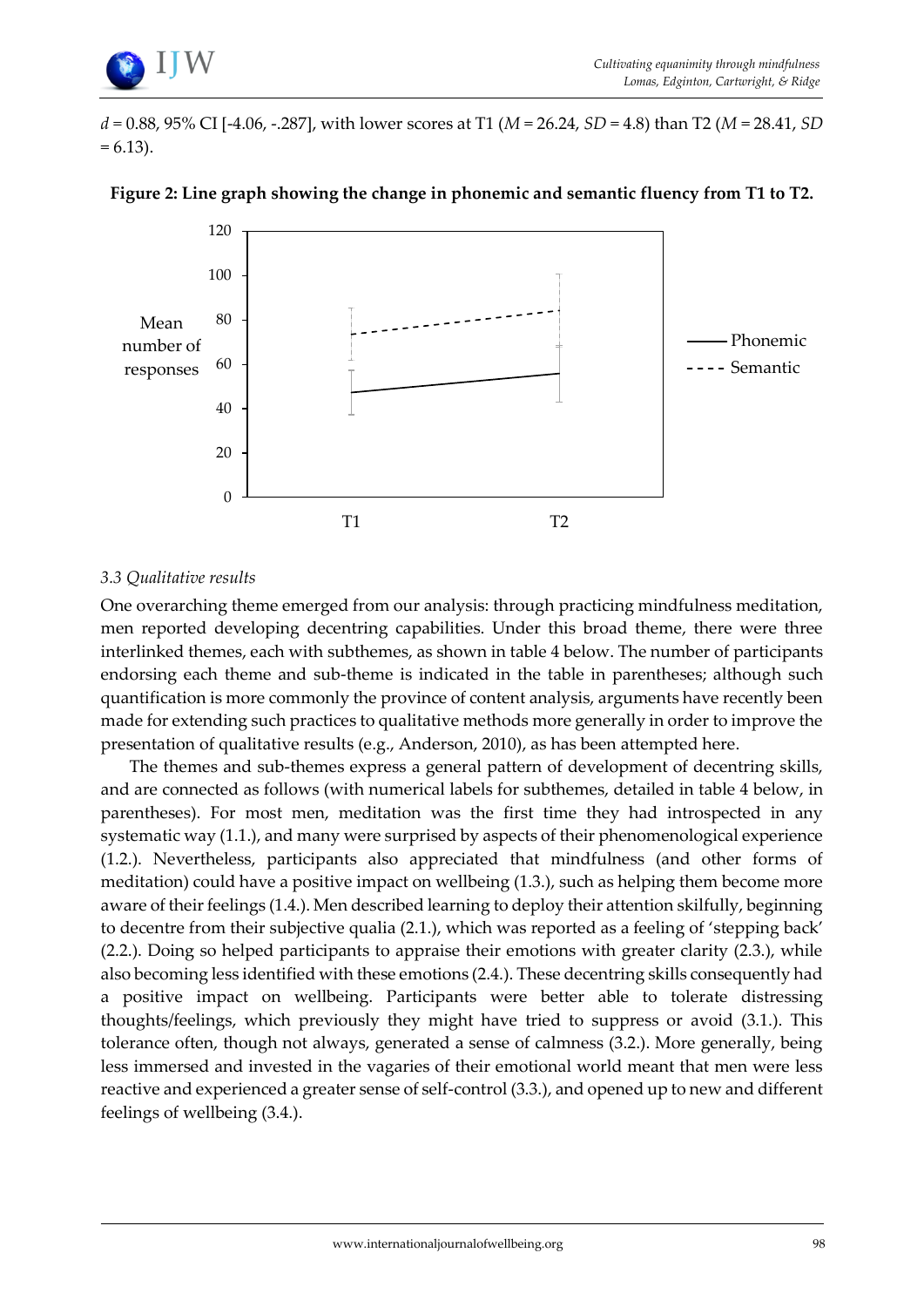

| <b>Theme</b>  | Sub-theme               | Example quote                                                            |
|---------------|-------------------------|--------------------------------------------------------------------------|
| 1. $(n = 27)$ | 1.1. $(n = 16)$         | "[I took] a mindfulness based cognitive therapy course, [which] was      |
| Emotional     | Turning inwards in      | the introduction to watching my mind in a way." (P26)                    |
| engagement    | meditation (12)         |                                                                          |
| through       | 1.2. $(n = 19)$         | "There's the shock [of] really encountering your mind for the first      |
| meditation    | Initial unfamiliarity   | time!" (P20)                                                             |
|               | with mind               |                                                                          |
|               | 1.3. $(n = 12)$         | "It was a bit weird, and I really [didn't] understand what I was         |
|               | Sensing the positive    | doing counting my breaths, but it [felt] like I [did] a useful thing     |
|               | potential               | that might [help my] depression." (P28)                                  |
|               | 1.4. $(n = 20)$         | "I can tell if something's not right, maybe I have anxiety then it       |
|               | Awareness of            | dawns on me, 'Oh I'm upset aren't I,' and it's like, 'Oh ok, just        |
|               | emotions/thoughts       | allow those feelings to come through.'" (P30)                            |
| 2. $(n = 18)$ | 2.1. $(n = 7)$          | "It's finding this line between not pushing it away but not getting      |
| Learning to   | Being interested but    | caught up in it and feeding it A particular type of attention            |
| decentre      | not involved            | interested, but not getting caught up in it (P5)                         |
|               | 2.2. $(n = 11)$         | "I'm able to step back more easily and become aware of what's going      |
|               | Stepping back           | on, rather than just being in the flow of what's going on." (P10)        |
|               |                         |                                                                          |
|               | 2.3. $(n = 8)$          | "I see my own kind of states a bit clearer now, I'm not likely just to   |
|               | Greater clarity through | get buried and get lost in them." (P24)                                  |
|               | distance                |                                                                          |
|               | 2.4. $(n = 8)$          | "I realised there was this very, very critical voice [in my head]        |
|               | Dis-identifying with    | [Then I thought], 'What if that version of reality that it's telling     |
|               | mental content          | me is not actually fair [or] true.' (P9)                                 |
| 3. $(n = 22)$ | 3.1. $(n = 16)$         | "It feels like building up a sort of stronger vessel to hold those       |
| Enhanced      | Tolerance of negative   | uncomfortable feelings I'm able to contain that I don't have to          |
| wellbeing     | qualia                  | try to get away from the experience."" (P26)                             |
| through       | 3.2. $(n = 10)$         | "In seeing the best and worst of ourselves, we are also bigger to hold   |
| decentring    | Consequent calmness     | it The calmness is also like a bigness. One can hold the highs and       |
|               | and lack of distress    | lows of oneself." (P29)                                                  |
|               | 3.3. $(n = 8)$          | "It's like you've got a third eye that's watching yourself; it's saying, |
|               | Self-efficacy and       | 'no don't do that, that's not nice'  watching your own behaviour         |
|               | control                 | and allowing you to enjoy life." (P11)                                   |
|               | 3.4. $(n = 24)$         | "There was that sense of space, of choice opening up, of                 |
|               | Feelings of wellbeing   | experiencing being a little more vivid, more bright; just my             |
|               |                         | experience being a little more easy to be with." (P29)                   |

# **Table 4. Qualitative themes**

## **4. Discussion**

The results indicate that practicing mindfulness can lead to enhanced decentring skills, and that these skills can enable people to better tolerate feelings of discomfort and distress. Moreover, the current study is unique in exploring this development in men specifically. Men are regarded as having particular issues in respect of emotional suppression [\(Addis, 2008\)](#page-15-0): masculinity norms related to toughness are seen as contributory factors in the development of a maladaptive affective style, known as restrictive emotionality, that is common in men [\(Levant, 1998\)](#page-17-13). Development of such a maladaptive affective style can result in men struggling to tolerate or manage negative emotions, and instead seeking to blunt or avoid these emotions through various deleterious 'externalising' behaviours such as substance use, aggression or suicide [\(Pollack,](#page-18-13)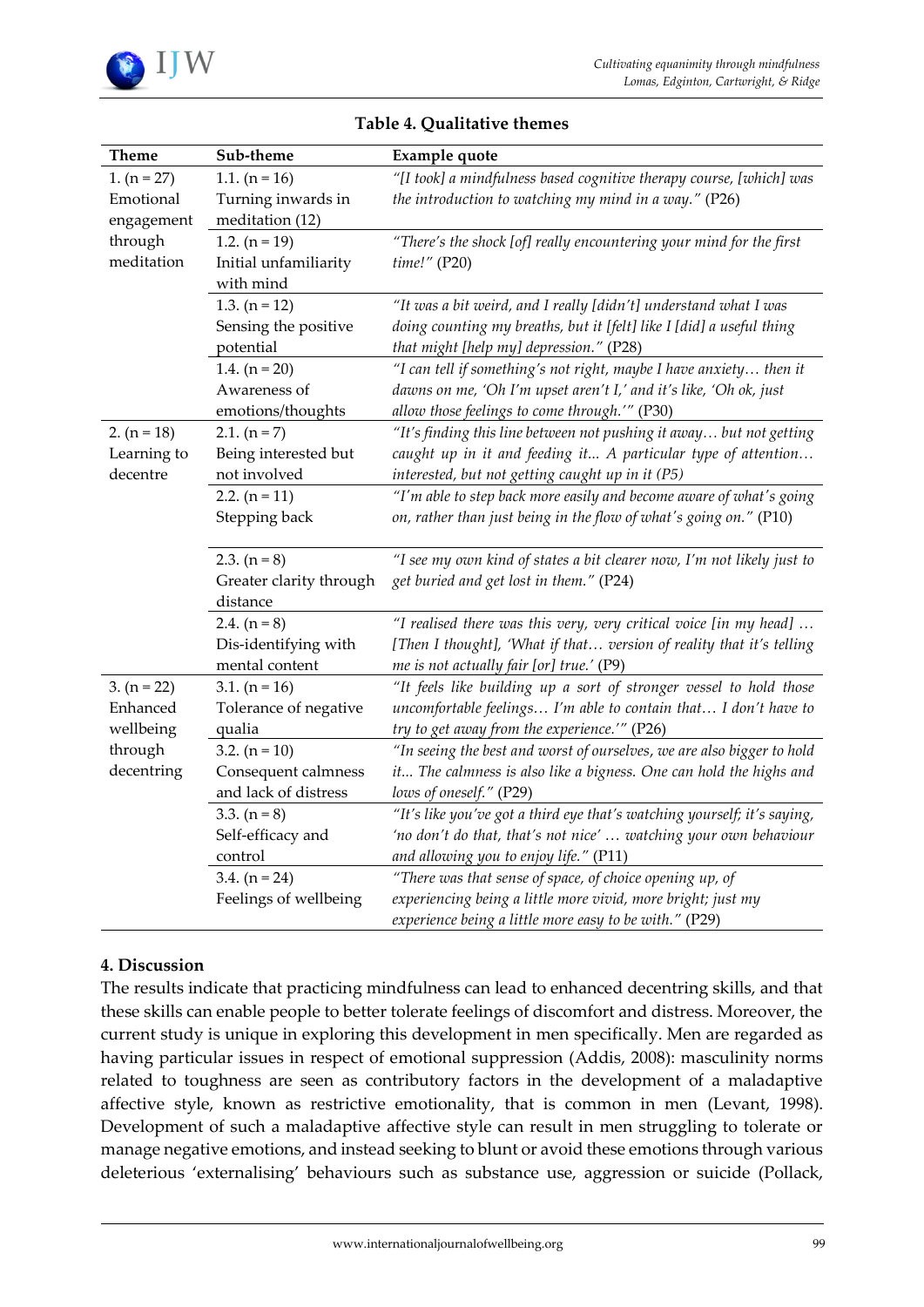

[1998\)](#page-18-13). Such is the prevalence of restrictive emotionality in men that [Levant \(1998\) r](#page-17-13)efers to this as 'normative male alexithymia.' However, results here suggest that this affective style is not inevitable. Through practices such as mindfulness meditation, men can learn to re-connect with their emotions, and develop a more adaptive affective style. Moreover, the positive impact of meditation is not limited to re-connecting emotionally. Mindfulness appears to facilitate a stance of decentring, via the development of capacities such as executive attention, which means practitioners not only develop better awareness of their emotions, but also and crucially, greater tolerance of them. Thus, men here were able to feel relatively comfortable in the presence of these difficult qualia, rather than seeking to avoid or blunt them, as they said they previously often sought to do. The current study is also innovative in employing a mixed methods design to explore this development of decentring; thus, we have evidence for this development from both quantitative and qualitative datasets.

Firstly, longitudinal quantitative results from the emotional Stroop task provide indirect evidence that men developed decentring skills through practicing mindfulness meditation. The key outcome in this task was the *differential* between negative and neutral performance. This differential can be interpreted as an index of emotional reactivity, gauging the extent to which attention processing is affected by the negative content of stimuli. Here, this differential decreased from T1 to T2. The inference is that participants were less emotionally affected by negative stimuli at the second testing session. This interpretation is based on the fact that the emotional Stroop is used in clinical assessment to help identify psychopathology [\(Williams et al.,](#page-18-11)  [1996\)](#page-18-11): people with a particular disorder perform more slowly on tasks featuring words relating to that condition, since such words are more personally salient; thus, people get drawn into semantic processing of the stimuli, rather than focusing on the set task. On this reading, improved performance on a Stroop task might be taken as indicative of reduced psychopathology in a clinical patient. Transposed to a non-clinical sample, as in the present study, reduced emotional reactivity to negative stimuli might be interpreted as reflecting increased tolerance of such stimuli. Taking the Stroop data alone, such an interpretation is rather speculative; however, in conjunction with the other data, this interpretation is more tenable. Firstly, there were significant improvements over time in executive attention, as indexed by the verbal fluency tasks; these findings suggest that participants were developing skills related to attentional control, inhibition and flexibility, thus developing the cognitive mechanisms that could facilitate greater tolerance of negative qualia. Secondly, the qualitative data also corroborated this notion of participants cultivating greater tolerance (as elaborated upon below). Moreover, this development is what might reasonably be expected on theoretical and empirical grounds in light of previous work associating mindfulness with enhanced affective tolerance [\(Bishop et al., 2004\)](#page-16-2).

Furthermore, it is possible that this increased tolerance was linked to the cultivation of decentring skills through practicing mindfulness. Of course, in terms of the quantitative data alone, this possibility cannot be substantiated due to the primary limitation of the study: the absence of a control group. (The reason for this omission is that, unlike most mixed methods research, the research was 'qualitatively driven' (Mason, 2006), and therefore did not prioritize a conventional experimental design. That is, the primary focus of the research was qualitative interviews, with quantitative data gathered as an adjunct to this for the purposes of 'interrogating' or elucidating the qualitative data.) Thus, although participants did become less reactive to negative stimuli over time, this cannot be definitively attributed to the practice of mindfulness itself. However, again, this possibility is strengthened by the qualitative data, which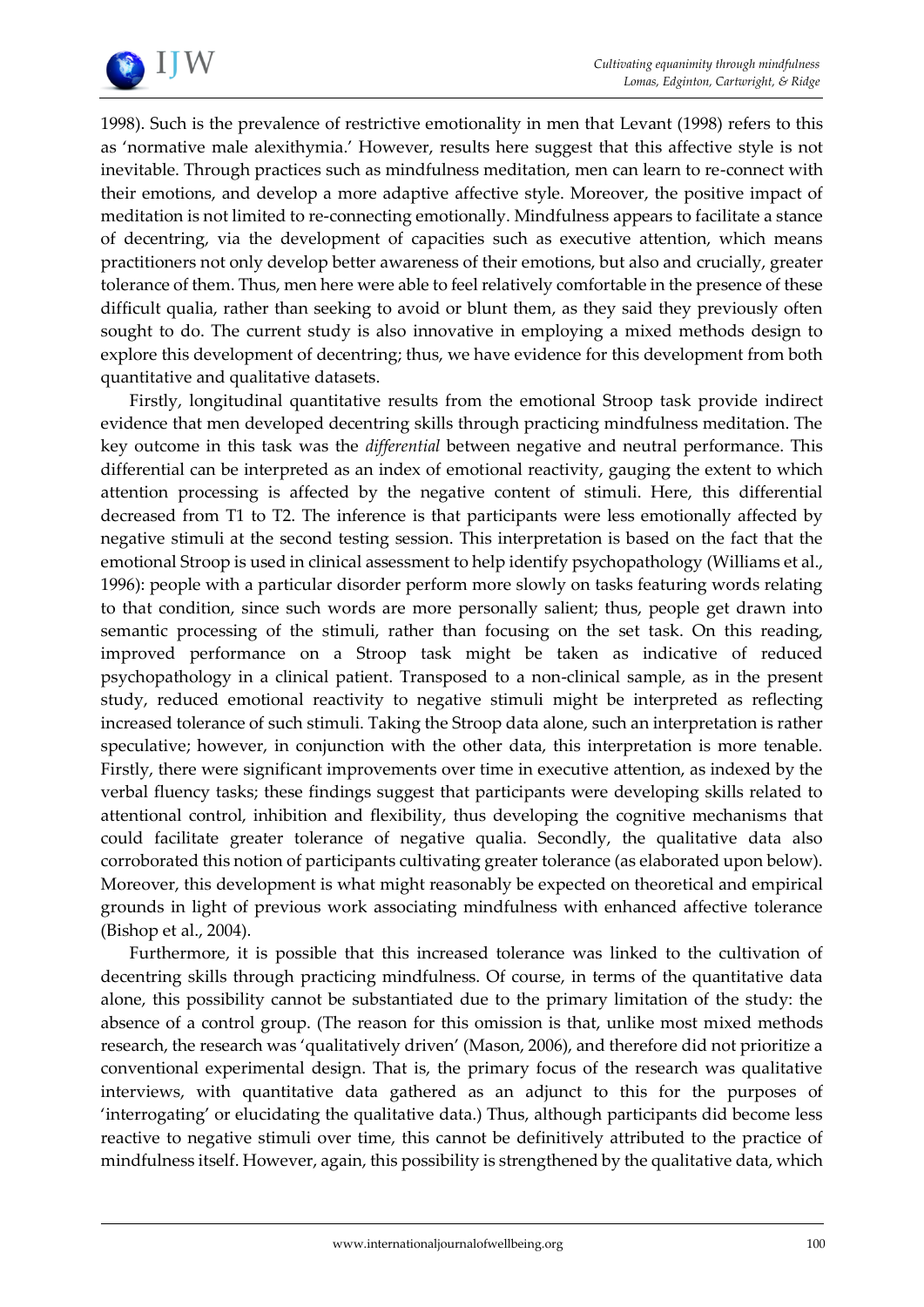

was particularly useful in shedding light on participants' subjective experiences of learning to decentre.

The qualitative analysis corroborated Shapiro et al.'s (2006) theoretical model of mindfulness, showing how the various components of their model operated in the context of participants' actual meditation practice. As elucidated above, Shapiro et al. (2006) argue that decentring (or 'reperceiving') comprises three components: intention, attention, and attitude. The quantitative data provided evidence suggestive of the development of attention, as discussed above. This evidence was corroborated by the qualitative data, as participants specifically described the development of attention skills, e.g., learning to 'watch' their mind (e.g., quote 1.1.). However, the qualitative data also pointed to the importance of the other two components identified by Shapiro et al. (2006). Firstly, intention played a crucial role (which is often overlooked in the meditation literature) as the fundamental pre-requisite for subsequent attention development. A significant aspect of participants' narratives was the long road they had travelled in life before developing the requisite intention to engage with their mental health through meditation, which corroborates [Levant's \(1998](#page-17-13)) point above about the prevalence and durability of restrictive emotionality in men. It was often not until a crisis occurred (e.g., a breakdown) that men finally developed the motivation and courage to 'do something,' i.e., try meditation. The urge to improve their mental health thereafter constituted a strong element of their intention (as per quote 1.3). Learning to imbue attention with a particular attitude was likewise crucial, as encapsulated by quote 2.1; this shows that intention and attention are themselves insufficient for decentring – one must still develop the difficult skill of attending in a compassionate and 'nonjudgmental' way, as Kabat-Zinn (2003) and others have emphasized.

The qualitative data further corroborate Shapiro et al.'s (2006) contention that learning to decentre (or 'reperceive') in turn leads to additional mechanisms that have a beneficial impact upon wellbeing. For instance, self-regulation/self-management and emotional, cognitive and behavioural flexibility are both reflected in quotes 3.3 and 3.4, which confirm Chamber's et al.'s (2009, p.659) contention that decentring facilitates 'greater choice' in how one responds to subjective experience. Likewise, exposure – defined by Shapiro et al. (2006) as the ability to experience 'even very strong emotions with greater objectivity and less reactivity'  $(p.381)$  – is evident in quotes 3.1 and 3.2. This corroborates clinical work which has found that mindfulness training can help people stay 'present' in the face of uncomfortable emotional triggers, rather than reacting though maladaptive behaviour patterns such as alcohol use [\(Garland et al., 2010\)](#page-16-6) or dysfunctional eating behaviours [\(Dalen et al., 2010\)](#page-16-0).

Interestingly, participants were also less affected by positive stimuli at T2 than T1 (although this change was not significant). Taken together with the reduced reactivity to negative stimuli, this perhaps suggests that men cultivated increased equanimity to emotional stimuli in general. That is, participants became less reactive over time to both negative and positive stimuli (as indexed by improved performance on the respective conditions of the Stroop task), although this reduction was more pronounced (i.e., statistically significant) with respect to negative stimuli. This equanimity reinforces a key theoretical assumption regarding the impact of mindfulness on mental health outcomes: that it helps practitioners to decentre from phenomenological content generally (i.e., irrespective of valence), and thus refrain from responding to negative emotional stimuli in maladaptive ways, such as suppression or avoidance. Moreover, such decentring may be particularly helpful for men specifically: since these kinds of maladaptive patterns of emotional responding are linked to mental health issues in men [\(Addis, 2008\)](#page-15-0), the findings suggest that mindfulness meditation may be an effective strategy that can help men adopt more helpful patterns of emotional engagement.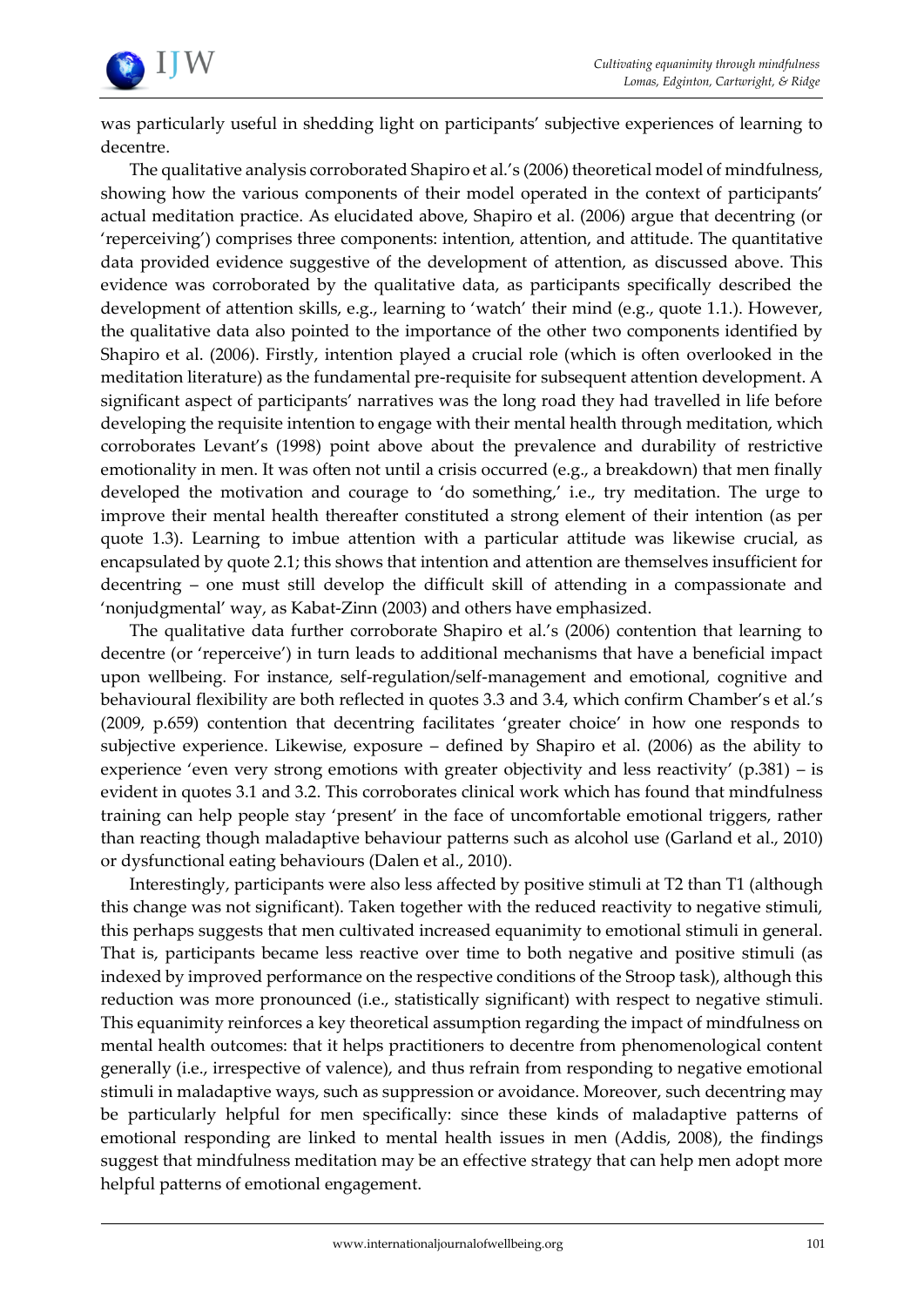

Limitations of the study mean that these interpretations are somewhat speculative, and need further testing and validation. In particular, as noted above, the lack of a control group means the longitudinal improvements in the Stroop performance cannot be definitively ascribed to meditation (although the qualitative evidence suggests that this is a reasonable conjecture). There are other issues with quantitative testing; however, these are arguably not a concern in the present study. For instance, longitudinal paradigms featuring repetitions of a particular task are liable to practice effects, in which practice and experience gained on initial engagement with the task might enhance subsequent performance. However, while this is a legitimate concern for short test-retest intervals, a test-retest interview of a year is generally deemed adequate to ensure that such effects are minimal [\(Hausknecht, Halpert, Di Paolo, & Moriarty Gerrard, 2007\)](#page-16-14). Nevertheless, with the Stroop task, one might still argue that practice effects were operative within each session, since participants completed three trials in each session – undertaking the neutral, negative and positive conditions (in that order). It has been found that Stroop performance can be improved with short-term practice, as people find ways to minimise interference between the competing task demands of colour recognition and semantic encoding, potentially leading to a diluted Stroop effect for later conditions [\(MacLeod & Dunbar, 1988\)](#page-17-18). Such dilution is not a concern here, however. The order in which the conditions were presented may have affected absolute performance times (i.e. neutral words were presented before negative words, thus participants may have found negative words easier due to practice effects). However, the key outcome was not absolute performance times, but *relative* performance times, i.e., the negative-neutral differential at T1 and T2. As the order of the conditions was kept constant at T1 and T2, this meant both sessions were subject to the same practice effects (e.g. negative words being easier at T1 *and* T2). As such, analysis of the change in differential from T1 to T2 was unaffected.

That said, it is possible that even if practice effects were not operant per se, participants undertook the T2 session in a different mood or 'spirit' than the T1 session, having already been exposed to the experience. Assessing participants' mood is difficult (without having specifically sought to do so), and so any interpretations offered here are necessarily speculative. Nevertheless, it is conceivable that participants felt more relaxed and less anxious at the T2 encounter, benefitting from a familiarity with the researcher and the protocol that would have been lacking at T1. This dynamic change may have influenced the results. Performance on the emotional Stroop can be hampered by emotional states like anxiety (i.e., task performance on the 'negative' condition can be slower due to the greater salience of negative words), which is the very reason the task is used in clinical assessment (Williams et al., 1996). Conversely though, a case could also reasonably be made that participants have *greater* levels of anxiety at the T2 session, for example arising from a concern to 'improve' their performance. Thus, while it is possible that factors like mood did affect test (and interview) performance, it is difficult to gauge the impact with accuracy. Future longitudinal research might incorporate a state specific measure of mood (e.g., Watson, Clark, and Tellegen's (1988) Positive And Negative Affect Scale) into the protocol to account for such factors.

The qualitative component of the study also raises certain issues. In qualitative research, a commitment to reflexivity means recognising that the methodological and epistemological choices of the research team influenced the data at all stages of the research process [\(Cutcliffe,](#page-16-15)  [2005\)](#page-16-15). For example, the data elicited from interviews is shaped through factors such as the mood of participants (as discussed above), the choice of interview questions and the expectations of the interviewer. Regarding question choice and interviewer expectations, it might be argued that the research question itself – i.e., whether mindfulness meditation facilitates decentring – led to the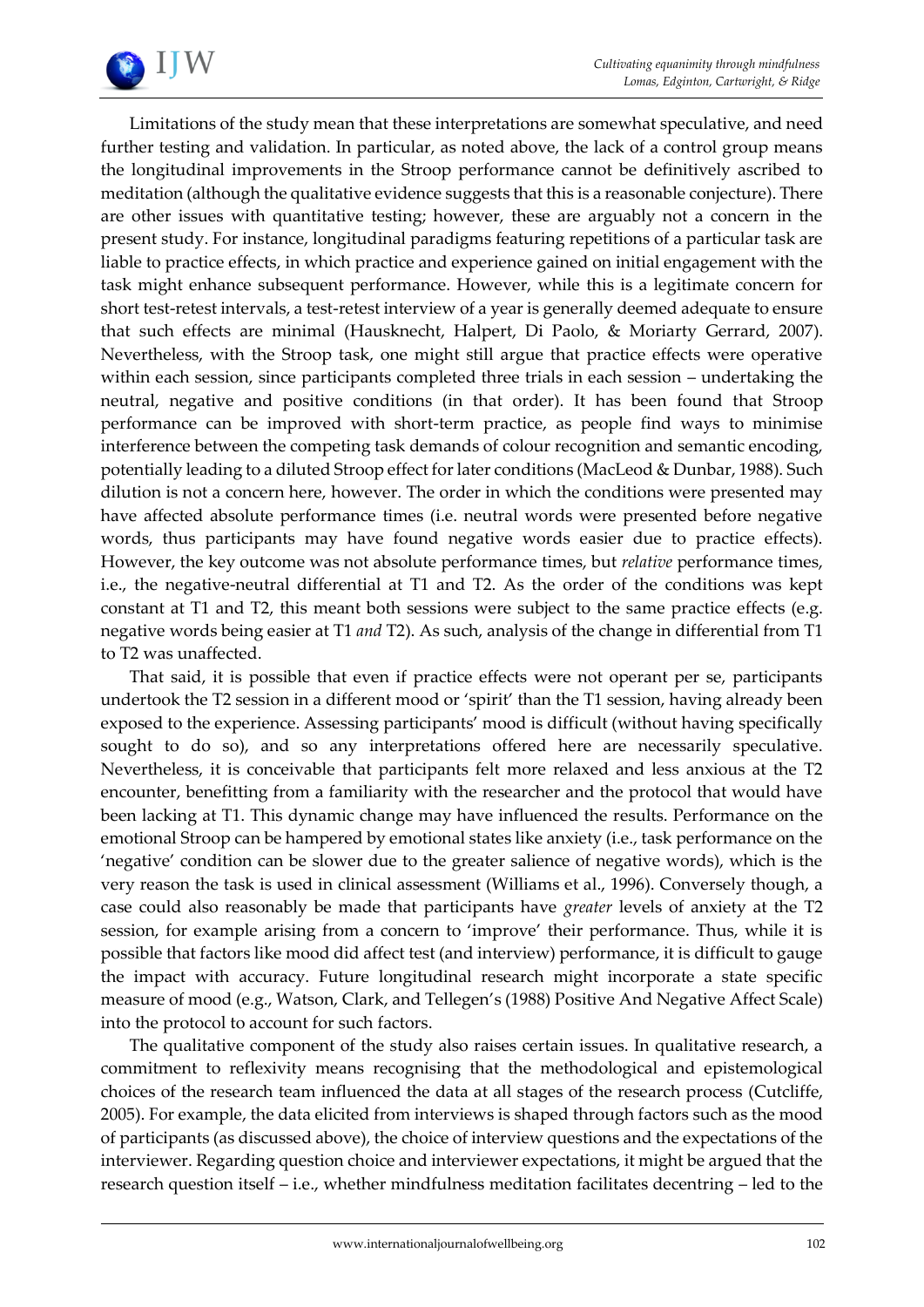

research team actively looking for a positive finding in the interviews. Although the constant comparison analytic method used allows themes to 'emerge' inductively from the data, the notion that the expectations of the research team influenced the subsequent analysis cannot be ruled out. However, the convergence of the quantitative and qualitative data means that we can have a degree of confidence that our interpretations were not simply imposed upon the data, but reflected actual patterns of cognitive development.

As such, it may be argued that mindfulness meditation is one way in which men can learn to decentre; consequently, by learning to do so, men may become more tolerant and show greater equanimity in the face of negative qualia, thus lessening their tendency to engage in maladaptive avoidance coping responses, and increasing their wellbeing more generally. These findings might have useful applications; for instance, young men might be encouraged to adopt meditation practices to equip them with valuable cognitive and emotional skills, helping to overcome deficits that this section of the population may be particularly liable to, thus enhancing the wellbeing of men themselves and of those around them. Future work could also be undertaken with female meditators to examine any sex/gender differences in the development of decentring skills, thereby furthering our understanding and appreciation of mindfulness more generally.

#### **Authors**

Tim Lomas University of East London [t.lomas@uel.ac.uk](mailto:t.lomas@uel.ac.uk)

Trudi Edginton University of Westminster

Tina Cartwright University of Westminster

Damien Ridge University of Westminster

## **Publishing Timeline**

Received 13 January 2015 Accepted 19 July 2015 Published 3 August 2015

#### **References**

- <span id="page-15-0"></span>Addis, M. E. (2008). Gender and depression in men. *Clinical Psychology: Science and Practice, 15*(3), 153- 168[. http://dx.doi.org/10.1111/j.1468-2850.2008.00125.x](http://dx.doi.org/10.1111/j.1468-2850.2008.00125.x)
- <span id="page-15-1"></span>Aldao, A., Nolen-Hoeksema, S., & Schweizer, S. (2010). Emotion-regulation strategies across psychopathology: A meta-analytic review. *Clinical Psychology Review, 30*(2), 217-237. <http://dx.doi.org/10.1016/j.cpr.2009.11.004>
- Anderson, C. (2010). Presenting and evaluating qualitative research. *American Journal of Pharmaceutical Education, 74*(8), 141.<http://dx.doi.org/10.5688/aj7408141>
- <span id="page-15-2"></span>Austin, J. H. (1998). *Zen and the brain: Toward an understanding of meditation and consciousness*. Cambridge, MA: MIT Press.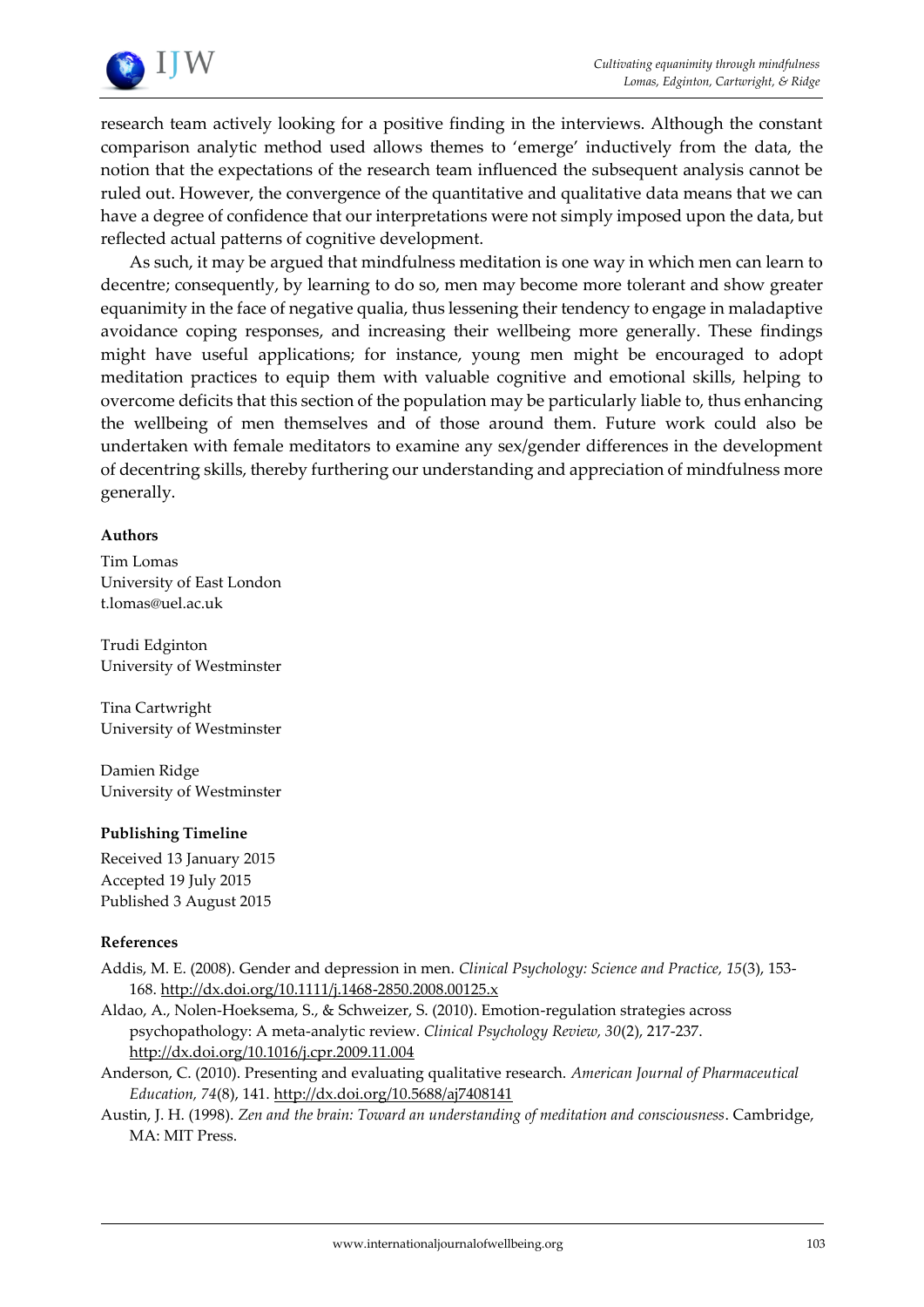

- <span id="page-16-13"></span>Becker, E. S., Rinck, M., Margraf, J., & Roth, W. T. (2001). The emotional Stroop effect in anxiety disorders: General emotionality or disorder specificity? *Journal of Anxiety Disorders, 15*(3), 147-159. [http://dx.doi.org/10.1016/S0887-6185\(01\)00055-X](http://dx.doi.org/10.1016/S0887-6185%2801%2900055-X)
- <span id="page-16-2"></span>Benton, A. L. (1989). *Multilingual aphasia examination*. Iowa City, Iowa: AJA Associates.
- Bishop, S. R., Lau, M., Shapiro, S., Carlson, L., Anderson, N. D., Carmody, J., . . . Devins, G. (2004). Mindfulness: A proposed operational definition. *Clinical Psychology: Science and Practice, 11*(3), 230- 241[. http://dx.doi.org/10.1093/clipsy.bph077](http://dx.doi.org/10.1093/clipsy.bph077)
- <span id="page-16-9"></span>Block, N. (1995). On a confusion about a function of consciousness. *Behavioral and Brain Sciences, 18*(2), 227-287. <http://dx.doi.org/10.1017/S0140525X00038188>
- Bluck, R. (2006). *British Buddhism: Teachings, practice and development.* London: Routledge.
- <span id="page-16-5"></span>Borton, J. L. S., Markowitz, L. J., & Dieterich, J. (2005). Effects of suppressing negative self–referent thoughts on mood and self–esteem. *Journal of Social and Clinical Psychology, 24*(2), 172-190. <http://dx.doi.org/10.1521/jscp.24.2.172.62269>
- <span id="page-16-11"></span>Botvinick, M. M., Cohen, J. D., & Carter, C. S. (2004). Conflict monitoring and anterior cingulate cortex: An update. *Trends in Cognitive Sciences, 8*(12), 539-546.<http://dx.doi.org/10.1016/j.tics.2004.10.003>
- <span id="page-16-8"></span>Brown, K. W., Ryan, R. M., & Creswell, J. D. (2007). Mindfulness: Theoretical foundations and evidence for its salutary effects. *Psychological Inquiry, 18*(4), 211-237. <http://dx.doi.org/10.1080/10478400701598298>
- <span id="page-16-4"></span>Chambers, R., Gullone, E., & Allen, N. B. (2009). Mindful emotion regulation: An integrative review. *Clinical Psychology Review, 29*(6), 560-572[. http://dx.doi.org/10.1016/j.cpr.2009.06.005](http://dx.doi.org/10.1016/j.cpr.2009.06.005)
- <span id="page-16-12"></span>Chambers, R., Lo, B., & Allen, N. (2008). The impact of intensive mindfulness training on attentional control, cognitive style, and affect. *Cognitive Therapy and Research, 32*(3), 303-322. <http://dx.doi.org/10.1007/s10608-007-9119-0>
- <span id="page-16-10"></span>Chiesa, A., Calati, R., & Serretti, A. (2011). Does mindfulness training improve cognitive abilities? A systematic review of neuropsychological findings. *Clinical Psychology Review, 31*(3), 449-464. <http://dx.doi.org/10.1016/j.cpr.2010.11.003>
- <span id="page-16-15"></span>Cutcliffe, J. R. (2005). Adapt or adopt: Developing and transgressing the methodological boundaries of grounded theory. *Journal of Advanced Nursing, 51*(4), 421-428. [http://dx.doi.org/10.1111/j.1365-](http://dx.doi.org/10.1111/j.1365-2648.2005.03514.x) [2648.2005.03514.x](http://dx.doi.org/10.1111/j.1365-2648.2005.03514.x)
- <span id="page-16-0"></span>Dalen, J., Smith, B. W., Shelley, B. M., Sloan, A. L., Leahigh, L., & Begay, D. (2010). Pilot study: Mindful Eating and Living (MEAL): Weight, eating behavior, and psychological outcomes associated with a mindfulness-based intervention for people with obesity. *Complementary Therapies in Medicine, 18*(6), 260-264[. http://dx.doi.org/10.1016/j.ctim.2010.09.008](http://dx.doi.org/10.1016/j.ctim.2010.09.008)
- <span id="page-16-3"></span>Fresco, D. M., Moore, M. T., van Dulmen, M. H. M., Segal, Z. V., Ma, S. H., Teasdale, J. D., & Williams, J. M. G. (2007). Initial psychometric properties of the experiences questionnaire: Validation of a selfreport measure of decentering. *Behavior Therapy, 38*(3), 234-246. <http://dx.doi.org/10.1016/j.beth.2006.08.003>
- <span id="page-16-6"></span>Garland, E. L., Gaylord, S. A., Boettiger, C. A., & Howard, M. O. (2010). Mindfulness training modifies cognitive, affective, and physiological mechanisms implicated in alcohol dependence: Results of a randomized controlled pilot trial. *Journal of Psychoactive Drugs, 42*(2), 177-192. <http://dx.doi.org/10.1080/02791072.2010.10400690>
- <span id="page-16-7"></span>Goleman, D. (1988). *The meditative mind: The varieties of meditative experience*. New York: Tarcher.
- <span id="page-16-1"></span>Grossman, P., Niemann, L., Schmidt, S., & Walach, H. (2004). Mindfulness-based stress reduction and health benefits: A meta-analysis. *Journal of Psychosomatic Research, 57*(1), 35-43. [http://dx.doi.org/10.1016/S0022-3999\(03\)00573-7](http://dx.doi.org/10.1016/S0022-3999%2803%2900573-7)
- Hart, R., Ivtzan, I., & Hart, D. (2013). Mind the gap in mindfulness research: A comparative account of the leading schools of thought. *Review of General Psychology, 17*(4), 453-466. <http://dx.doi.org/10.1037/a0035212>
- <span id="page-16-14"></span>Hausknecht, J. P., Halpert, J. A., Di Paolo, N. T., & Moriarty Gerrard, M. O. (2007). Retesting in selection: A meta-analysis of coaching and practice effects for tests of cognitive ability. *Journal of Applied Psychology, 92*(2), 373-385.<http://dx.doi.org/10.1037/0021-9010.92.2.373>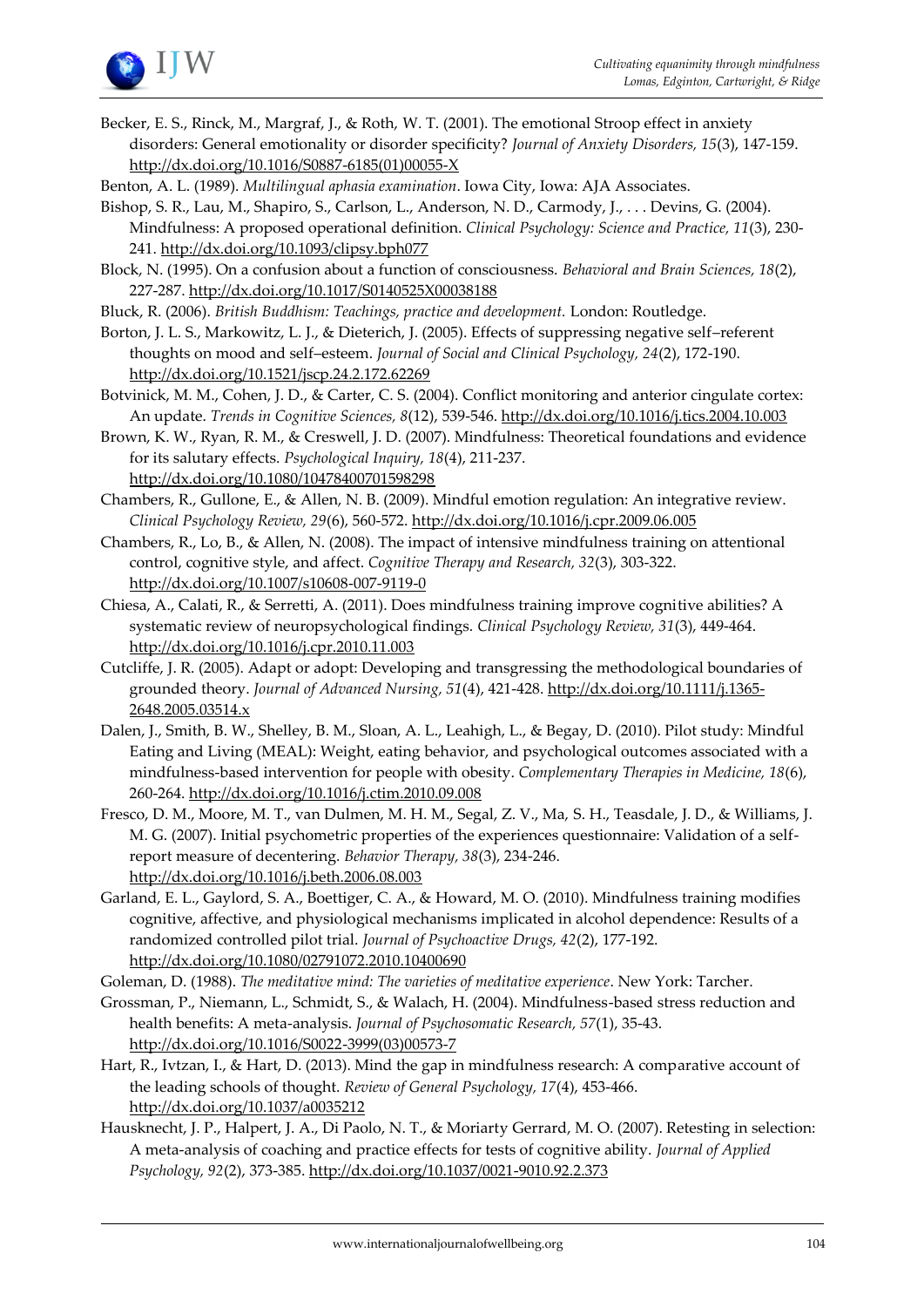

- Hayes-Skelton, S. A., & Graham, J. R. (2013). Decentering as a common link among mindfulness, cognitive reappraisal, and social anxiety. *Behavioural and Cognitive Psychotherapy, 41*(3), 317-328. <http://dx.doi.org/10.1017/S1352465812000902>
- <span id="page-17-9"></span>Heeren, A., Van Broeck, N., & Philippot, P. (2009). The effects of mindfulness on executive processes and autobiographical memory specificity. *Behaviour Research and Therapy, 47*(5), 403-409. <http://dx.doi.org/10.1016/j.brat.2009.01.017>
- <span id="page-17-6"></span>Hodgins, H. S., & Adair, K. C. (2010). Attentional processes and meditation. *Consciousness and Cognition, 19*(4), 872-878[. http://dx.doi.org/10.1016/j.concog.2010.04.002](http://dx.doi.org/10.1016/j.concog.2010.04.002)
- <span id="page-17-7"></span>Jha, A. P., Krompinger, J., & Baime, M. J. (2007). Mindfulness training modifies subsystems of attention. *Cognitive, Affective, & Behavioral Neuroscience, 7*(2), 109-119.<http://dx.doi.org/10.3758/CABN.7.2.109>
- <span id="page-17-0"></span>Kabat-Zinn, J. (1982). An outpatient program in behavioral medicine for chronic pain patients based on the practice of mindfulness meditation: Theoretical considerations and preliminary results. *General Hospital Psychiatry, 4*(1), 33-47. [http://dx.doi.org/10.1016/0163-8343\(82\)90026-3](http://dx.doi.org/10.1016/0163-8343%2882%2990026-3)
- <span id="page-17-1"></span>Kabat-Zinn, J. (2003). Mindfulness-based interventions in context: Past, present, and future. *Clinical Psychology: Science and Practice, 10*(2), 144-156[. http://dx.doi.org/10.1093/clipsy.bpg016](http://dx.doi.org/10.1093/clipsy.bpg016)
- <span id="page-17-2"></span>Koch, C., & Tsuchiya, N. (2007). Attention and consciousness: Two distinct brain processes. *Trends in Cognitive Sciences, 11*(1), 16[. http://dx.doi.org/10.1016/j.tics.2006.10.012](http://dx.doi.org/10.1016/j.tics.2006.10.012)
- <span id="page-17-10"></span>Kozasa, E. H., Radvany, J., Barreiros, M. A., Leite, J. R., & Amaro, J. E. (2008). Preliminary functional magnetic resonance imaging Stroop task results before and after a zen meditation retreat. *Psychiatry and Clinical Neurosciences, 62*(3), 366[. http://dx.doi.org/10.1111/j.1440-1819.2008.01809.x](http://dx.doi.org/10.1111/j.1440-1819.2008.01809.x)
- Langer, E. J. (1989). *Mindfulness*. Cambridge, MA: Da Capo Press.
- <span id="page-17-13"></span>Levant, R. F. (1998). *Desperately seeking language: Understanding, assessing, and treating normative male alexithymia*. New York: John Wiley & Sons Inc.
- <span id="page-17-5"></span>Lutz, A., Slagter, H. A., Dunne, J. D., & Davidson, R. J. (2008). Attention regulation and monitoring in meditation. *Trends in Cognitive Sciences, 12*(4), 163-169. <http://dx.doi.org/10.1016/j.tics.2008.01.005>
- <span id="page-17-12"></span>Lykins, E., Baer, R., & Gottlob, L. (2012). Performance-based tests of attention and memory in long-term mindfulness meditators and demographically matched nonmeditators. *Cognitive Therapy and Research, 36*(1), 103-114.<http://dx.doi.org/10.1007/s10608-010-9318-y>
- <span id="page-17-18"></span>MacLeod, C. M., & Dunbar, K. (1988). Training and Stroop-like interference: Evidence for a continuum of automaticity. *Journal of Experimental Psychology: Learning, Memory, and Cognition, 14*(1), 126-135. <http://dx.doi.org/10.1037/0278-7393.14.1.126>
- <span id="page-17-16"></span>Marshall, M. (1996). Sampling for qualitative research. *Family Practice, 13*, 522-525. <http://dx.doi.org/10.1093/fampra/13.6.522>
- Mason, J. (2006). Mixing methods in a qualitatively driven way. *Qualitative Research, 6*(1), 9-25. <http://dx.doi.org/10.1177/1468794106058866>
- <span id="page-17-11"></span>Mathews, A., & MacLeod, C. (1994). Cognitive approaches to emotion and emotional disorders. *Annual Review of Psychology, 4*, 25-50.<http://dx.doi.org/10.1146/annurev.ps.45.020194.000325>
- McManus, S., Meltzer, H., Brugha, T., Bebbington, P., & Jenkins, R. (2009). *Adult psychiatric morbidity in England, 2007: Results of a household survey*. London, England: NHS Information Centre for Health and Social Care.
- <span id="page-17-4"></span>Mirsky, A., Anthony, B., Duncan, C., Ahearn, M., & Kellam, S. (1991). Analysis of the elements of attention: A neuropsychological approach. *Neuropsychology Review, 2*(2), 109-145. <http://dx.doi.org/10.1007/BF01109051>
- <span id="page-17-8"></span>Moore, A., & Malinowski, P. (2009). Meditation, mindfulness and cognitive flexibility. *Consciousness and Cognition, 18*(1), 176-186.<http://dx.doi.org/10.1016/j.concog.2008.12.008>
- <span id="page-17-17"></span>Nelson, H. R., & Willison, J. R. (1991). *National Adult Reading Test (NART): Test Manual (part II)*. Windsor, UK: NFER-Nelson.
- <span id="page-17-3"></span>Norman, W., & Shallice, T. (1986). Attention to action. In R. J. Davidson, G. E. Schwartz & D. Shapiro (Eds.), *Consciousness and self regulation: Advances in research and theory, Vol. 4* (pp. 1-18). New York: Plenum. [http://dx.doi.org/10.1007/978-1-4757-0629-1\\_1](http://dx.doi.org/10.1007/978-1-4757-0629-1_1)
- <span id="page-17-15"></span><span id="page-17-14"></span>Office for National Statistics (2012). *Alcohol-related Deaths in the UK, 2010*. Office for National Statistics (2014). *Suicides in the United Kingdom, 2012 Registrations*.